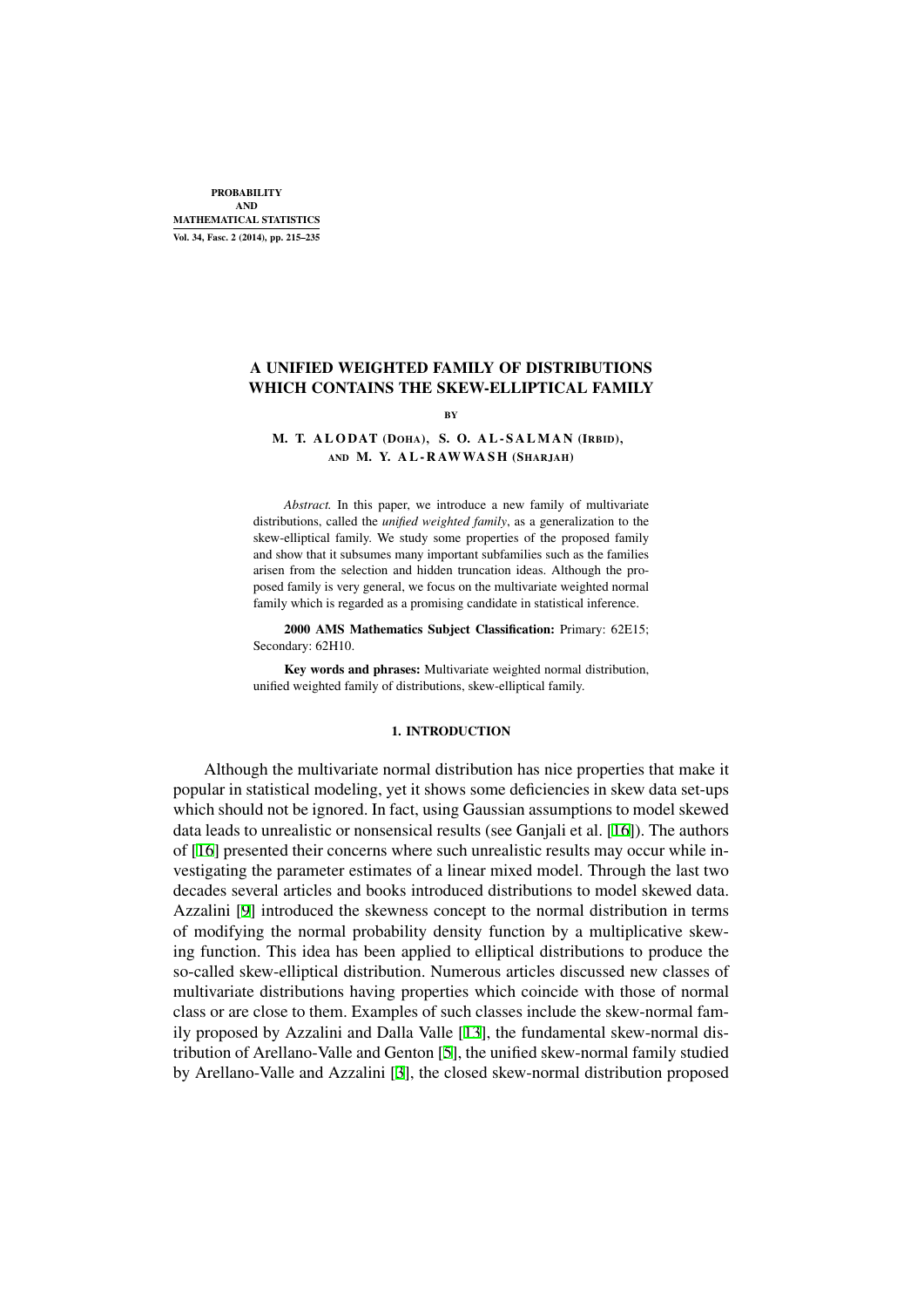by Domínguez-Molina et al. [15], the selection skewed distribution proposed by Arellano-Valle et al. [4], and the unified skew-elliptical class proposed by Arellano-Valle and Genton [7], among others. We propose a new family of distributions and focus on a subfamily called the *multivariate weighted normal distribution*. This article is organized as follows[. In](#page-20-1) Section 2, we revise the skew-normal distribution of Azzalini [9] [and](#page-19-1) its variations. In Section 3, we present a unified weighted family of distributi[on](#page-19-2)s and discuss several special cases. In Section 4, we introduce a weighted normal distribution and discuss its properties and more special cases. Finally, we discuss our findings in Section 5, and we outline some detailed work on the theory of t[hi](#page-19-0)s article in the Appendix.

#### 2. THE SKEW-NORMAL DISTRIBUTION AND ITS EXTENSIONS

Azzalini [9] introduced the univariate skew-normal distribution that proves to be significant in skewed data modeling. Azzalini and Capitanio [11] and Azzalini and Dalla Valle [13] extended this distribution to the following multivariate version:

(2.1) 
$$
f_{\mathbf{Y}}(\mathbf{y}) = 2\varphi_n(\mathbf{y}; \boldsymbol{\mu}, \boldsymbol{\Sigma}) \Phi(\boldsymbol{\alpha}' \boldsymbol{\omega}^{-1}(\mathbf{y} - \boldsymbol{\mu})), \quad \mathbf{y} \in \mathbb{R}^n,
$$

<span id="page-1-0"></span>where  $\varphi_n(y; \mu, \Sigma)$  i[s th](#page-19-4)e multivariate normal probability density function (pdf) with mean  $\mu \in \mathbb{R}^n$  and  $(n \times n)$  covariance matrix  $\Sigma$ ,  $\Phi(\cdot)$  is the cumulative distribution function of standard univariate normal distribution,  $\boldsymbol{\alpha} \in \mathbb{R}^n$  is a vector that controls the skewness, and  $\omega$  is a diagonal matrix formed by using the standard deviations of **Σ**.

As a generalization of the normal law, the skew-normal distribution is considered a natural choice in all practical skewed data sets. A particularly valuable property is the continuity of the passage from the normal case to skewed distributions. From the theoretical point of view, the skew-normal (SN) class has the advantage of being mathematically tractable and having a good number of properties in common with the standard normal distribution. The SN class introduced by Azzalini and Dalla Valle [13] lacks the closure under both conditional distribution and convolution, which is a major pitfall of the class. Domínguez-Molina et al. [15] extended the SN class to a larger class, called the *multivariate closed skew-normal class*, which admits the closure under several properties. Azzalini and Capitanio [12] proposed a new set [of n](#page-19-4)on-symmetric densities which subsumes several special cases including skew-elliptical densities. Several articles discussed extensi[vely](#page-20-1) the skew-normal distribution and recent modifications related to multivariate families. For more details, see  $[2]$ – $[4]$ ,  $[10]$ , and  $[14]$ .

2.1. Closed skew-normal distribution. The closed skew-normal (CSN) family of distributions was proposed by Domínguez-Molina et al. [15] and reported in González-Farias et al. [17][. I](#page-19-5)t [sh](#page-19-1)ar[es s](#page-19-6)everal [pro](#page-20-2)perties with normal distribution, including the closure under marginalization, and conditionally based on statistical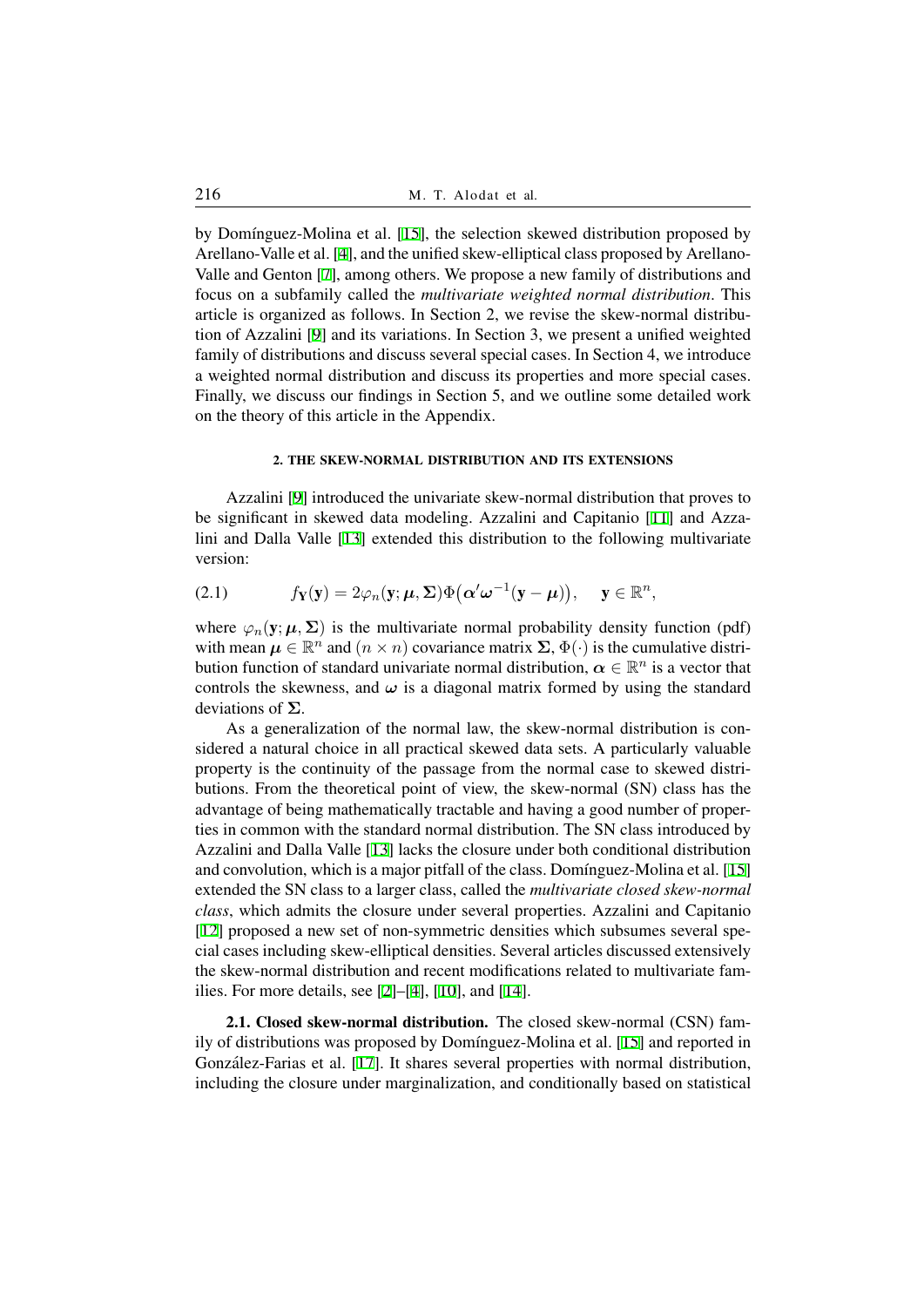modeling. Domínguez-Molina et al. [15] discussed the closure of CSN family under linear transformation and moment generating function. Moreover, it is closed under the sum of independent CSN random vectors and closed for the joint distribution of independent CSN distributions. The expressions of the CSN marginal and conditional densities are similar [to t](#page-20-1)heir normal distribution counterparts. The pdf of CSN distribution is given by

(2.2) 
$$
g_{p,q}(\mathbf{x})=C\varphi_p(\mathbf{x};\boldsymbol{\mu},\boldsymbol{\Sigma})\Phi_q(\mathbf{D}(\mathbf{x}-\boldsymbol{\mu});\boldsymbol{\nu},\boldsymbol{\Delta}), \quad \mathbf{x}\in\mathbb{R}^p,
$$

<span id="page-2-0"></span>where  $C^{-1} = \Phi(0; \nu, \Delta + \mathbf{D} \Sigma \mathbf{D}^T)$ ,  $p > 1$ ,  $q > 1$ ,  $\mu, \nu \in \mathbb{R}^q$ , **D** is an arbitrary  $(q \times p)$  matrix,  $\Sigma$  and  $\Delta$  are positive definite matrices of dimensions  $p \times p$  and  $q \times q$ , respectively. The CSN pdf defined in (2.2) is more general than the SN distribution considered in (2.1) and it might be used to fit non-normal data. The absence of analytical representations of  $\Phi_q(\mathbf{0}; \nu, \Delta)$  and its derivatives is a major challenge for practitioners from the inferential point of view. Arellano-Valle and Azzalini [3] discussed the CSN family and p[oint](#page-2-0)ed out that this distribution is over-parameterized. Some [exte](#page-1-0)nsions and redefinitions of this family are presented in Arellano-Valle and Azzalini [3] and Arellano-Valle and Genton [5].

**2.2. [Se](#page-19-7)lection distributions.** Let  $U \in \mathbb{R}^q$  and  $V \in \mathbb{R}^p$  be two random vectors and *C* be a measurable subset of  $\mathbb{R}^q$ . The random vector  $\mathbf{X} \stackrel{d}{=} (\mathbf{V} | \mathbf{U} \in \mathcal{C})$  is said to have a *selection distribution* [\(](#page-19-7)see [5]), denoted by  $X ∼ SLC_{p,q}$  $X ∼ SLC_{p,q}$  $X ∼ SLC_{p,q}$ , if its pdf is given by

(2.3) 
$$
f_{\mathbf{X}}(\mathbf{x}) = f_{\mathbf{V}}(\mathbf{x}) \frac{P\{\mathbf{U} \in C | \mathbf{V} = \mathbf{x}\}}{P\{\mathbf{U} \in C\}} = \frac{\int_{C} f_{\mathbf{U},\mathbf{V}}(\mathbf{u}, \mathbf{x}) d\mathbf{u}}{\int_{C} f_{\mathbf{U}}(\mathbf{u}) d\mathbf{u}},
$$

<span id="page-2-1"></span>where  $f_{\mathbf{U}}(\cdot)$  is the marginal pdf of **U** and  $f_{\mathbf{V},\mathbf{U}}(\cdot,\cdot)$  is the joint pdf of **V** and **U**. Arellano-Valle et al. [4] showed that several distributions arise from (2.3) by varying the set C and they studied several examples when  $(U', V')'$  is normally distributed. The most common specification of *C* is  $C = {\mathbf{u} \in \mathbb{R}^q : \mathbf{u} > \mathbf{0}}$ , where the inequality between vectors is defined componentwisely. In such a case, the distribution corresponding to [\(2](#page-19-1).3) is called a *fundamental skew-normal* (FU[SN\)](#page-2-1) distribution. Conditions under which invariant properties hold for the selection distribution class (SLC) are studied in Arellano-Valle and Genton [6]. If the distribution of V and the conditional distribution of  $U$  given  $V$  are both elliptical or both normal, then the resulting FU[SN](#page-2-1) distribution is said to be *unified skew-elliptical* (SUE) or *unified skew-normal* (SUN), respectively. The main computational drawback of SLC is how to obtain  $P{U \in C}$  for  $q > 2$ , especially [wi](#page-19-9)th high dimensional data sets.

2.3. A unified skew-elliptical distribution. A continuous *p*-dimensional random vector Y has a multivariate unified skew-elliptical distribution, denoted by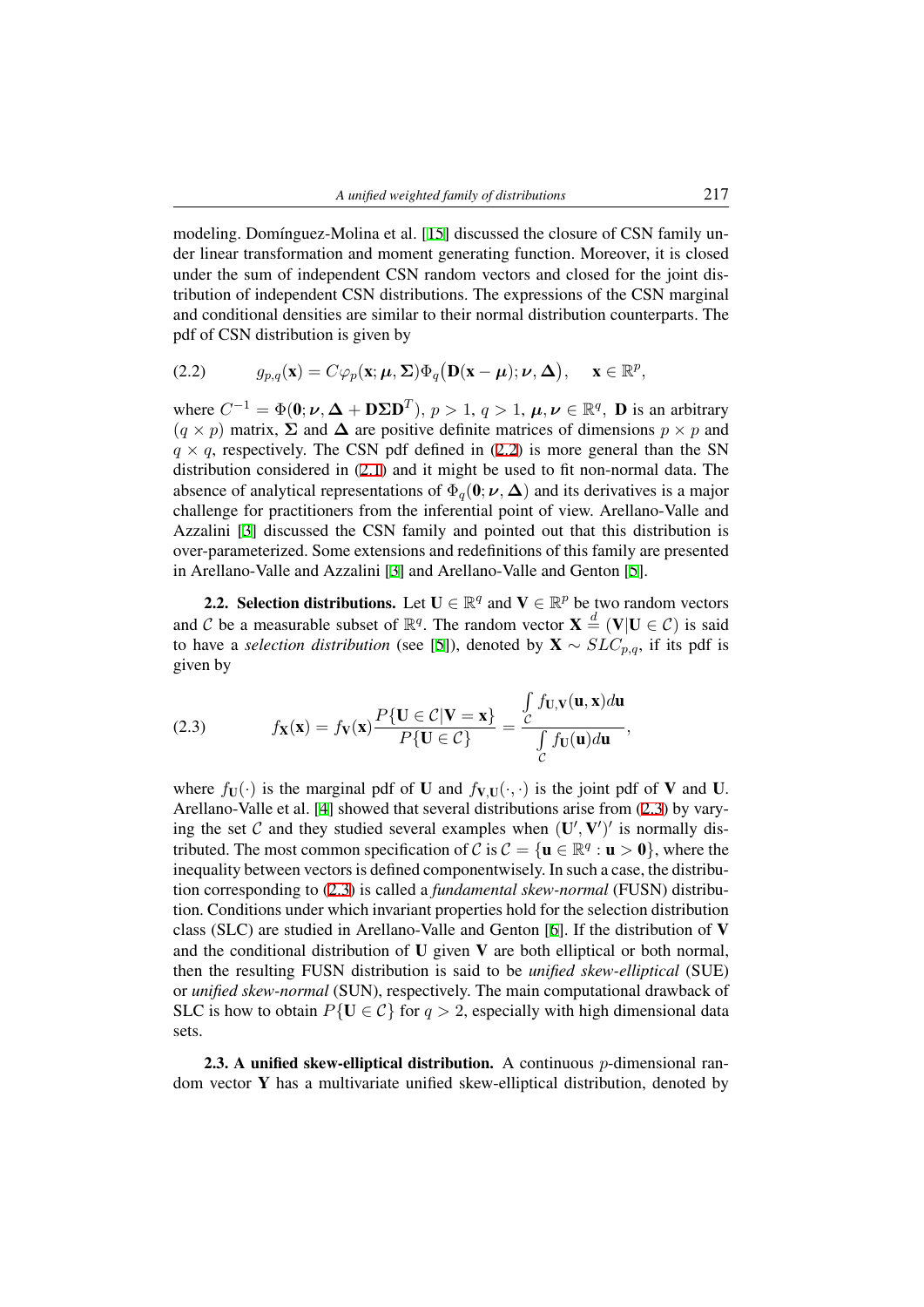Y *∼ SUEp,q*(*µ,* **Ω***, h*(*q*+*p*) *, τ ,***Γ**), if its pdf is given as

$$
f_{\mathbf{Y}}(\mathbf{y}) = \frac{1}{F_q(\boldsymbol{\tau}; \boldsymbol{\Gamma} + \boldsymbol{\Lambda} \bar{\boldsymbol{\Omega}} \boldsymbol{\Lambda}', h^{(q)})} f_p(\mathbf{y}; \boldsymbol{\mu}, \boldsymbol{\Omega}, h^{(p)}) F_q(\boldsymbol{\Lambda} \mathbf{z} + \boldsymbol{\tau}; \boldsymbol{\Gamma}, h^{(q)}_{Q(\mathbf{z})}),
$$

where  $f_p(\mathbf{y};\bm{\mu},\bm{\Omega},h^{(p)})=|\bm{\Omega}|^{-1/2}h^{(p)}\big(Q(\mathbf{z})\big)$  is the pdf of an elliptical distribution with parameters  $\mu$ ,  $\Omega$  and density generator function  $h^{(p)}, F_q(\cdot, h^{(q)}_{Q(\mathbf{z})})$  is the cdf of *q*-dimensional elliptical distribution,  $h_{Q}^{(q)}$  $Q(\mathbf{z}) (u) = h^{(p+q)} \big( u + Q(\mathbf{z}) \big) / h^{(p)} \big( Q(\mathbf{z}) \big),$  $\mathbf{z}=\omega^{-1}(\mathbf{y}-\boldsymbol{\mu}),Q(\mathbf{z})=\mathbf{z}'\bar{\mathbf{\Omega}}^{-1}\mathbf{z},\bar{\mathbf{\Omega}}=\omega^{-1}\mathbf{\Omega}\omega^{-1},\omega=\mathrm{diag}(\mathbf{\Omega})^{1/2},\mathbf{\Lambda} \text{ is a } (q\times p)$ real matrix controlling shape,  $\tau \in \mathbb{R}^q$  is an extension parameter, and  $\Gamma$  is a  $(q \times q)$ positive definite correlation matrix. For more details, see [3] and [7].

## 3. A UNIFIED WEIGHTED FAMILY OF DISTRIBUTIONS

In this section, we define a unified weighted family [o](#page-19-7)f distr[ib](#page-19-2)utions and explore its probabilistic properties. Also, we consider some important subfamilies of distributions.

DEFINITION 3.1. Assume that an  $(n \times 1)$  random vector **U** and an  $(m \times 1)$ random vector **V** have the joint pdf  $f_{U,V}(u, v)$  and let  $g : \mathbb{R}^n \to \mathbb{R}^+$  be an integrable and measurable function. Also, assume that  $C$  is a measurable subset of  $\mathbb{R}^n$  such that  $\{ \mathbf{u} \in \mathcal{C} : g(\mathbf{u}) > 0 \}$  has a positive probability. We define the *unified weighted family of distributions* as those with the pdf

(3.1) 
$$
h(\mathbf{v}) = \frac{\int_{C} g(\mathbf{u}) f_{\mathbf{U},\mathbf{V}}(\mathbf{u}, \mathbf{v}) d\mathbf{u}}{\int_{C} g(\mathbf{u}) f_{\mathbf{U}}(\mathbf{u}) d\mathbf{u}}, \quad \mathbf{v} \in \mathbb{R}^{m},
$$

where  $f_{\mathbf{U}}(\mathbf{u})$  is the marginal density of **U**.

<span id="page-3-0"></span>The pdf (3.1) defines a rich class of distributions that can sometimes be obtained by varying the function  $q(\mathbf{x})$  and keeping the joint pdf  $f_{\mathbf{U}}\mathbf{v}(\mathbf{u}, \mathbf{v})$  fixed. On the other hand, certain members of this class can be obtained by keeping  $g(x)$ fixed and varying the joint pdf  $f_{U,V}(u, v)$ . In the proposed model, the variable of integration **u** [is a](#page-3-0) dummy variable and we may condition on the variable  $V = v$ instead of U. If we choose the dimension of u to be small, it allows us to reduce the difficulties in estimating the parameters of  $h(\mathbf{v})$ . The class of unified weighted distributions defined in this paper subsumes the weighted multivariate elliptically distributed families introduced by Kim [19] and [20]. Although most distributions represented by (3.1) are asymmetric, we could be interested in situations where  $f_V(v)$  is symmetric. In such situations the pdf (3.1) remains asymmetric unless the following condition is satisfied for all v:

$$
\int_{C} g(\mathbf{u}) f_{\mathbf{U},\mathbf{V}}(\mathbf{u}, \mathbf{v}) d\mathbf{u} = \int_{C} g(\mathbf{u}) f_{\mathbf{U},\mathbf{V}}(\mathbf{u}, -\mathbf{v}) d\mathbf{u}.
$$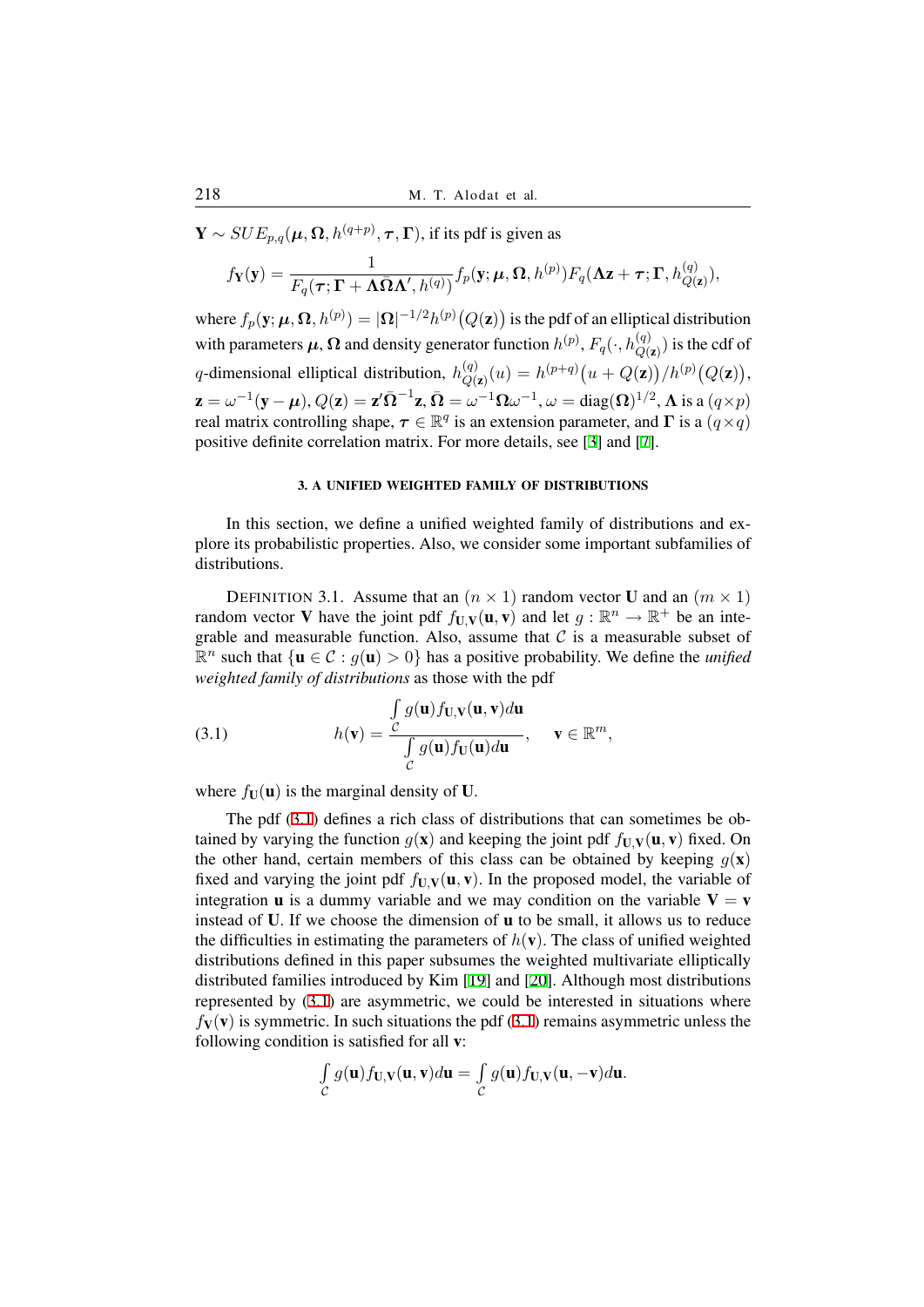Simulating a random sample from the pdf (3.1) is very important in practice. To achieve that, we first rewrite  $h(\mathbf{v})$  as

$$
h(\mathbf{v}) = \int_{\mathbb{R}^n} \chi(\mathbf{u}) f_{\mathbf{V}|\mathbf{U}=\mathbf{u}}(\mathbf{v}|\mathbf{u}) d\mathbf{u},
$$

where

$$
\chi(\mathbf{u}) = \frac{g^*(\mathbf{u})f_{\mathbf{U}}(\mathbf{u})}{\int\limits_{\mathbb{R}^n} g^*(\mathbf{u})f_{\mathbf{U}}(\mathbf{u})d\mathbf{u}} \quad \text{ with } g^*(\mathbf{u}) = g(\mathbf{u})\mathbf{1}_{\mathcal{C}}(\mathbf{u}).
$$

Then, the following algorithm can be implemented to draw a random observation from  $h(\mathbf{v})$ :

- 1. Simulate a random observation, say,  $U_0$ , from  $\chi(\mathbf{u})$ .
- 2. Simulate a random observation, say,  $V_0$ , from  $f_{V|U=u}(v|u)$ .
- 3. Deliver  $V_0$  as an observation from  $h(\mathbf{v})$ .

The simulations in Steps 1 and 2 depend on the functional forms  $\chi(\mathbf{u})$  and  $f_{V|U=u}(v|u)$ . The accept-reject method or the Metropolis–Hastings algorithms are very general algorithms that can be used for such purposes.

THEOREM 3.1. Suppose that the pdf  $f_{\mathbf{U},\mathbf{V}}(\mathbf{u},\mathbf{v})$  in equation (3.1) obeys the *closure under both marginal and conditional distributions. Then h*(**v**) *satisfies the same properties.*

The proof is outlined in the Appendix.

Some interesting cases of (3.1) can be obtained by choosing  $q(\mathbf{x})$  $q(\mathbf{x})$  $q(\mathbf{x})$  and  $\mathcal{C}$  so that the integration in (3.1) has a closed form. Given an  $(n \times 1)$  random vector U and an  $(n \times n)$  matrix **A** such that  $\delta = E(U)$  and  $\Upsilon = cov(U)$ , we may get the following theorem.

THEOREM 3.2. Let  $U$  *be an*  $(n \times 1)$  *random vector with finite second moments*, *and* **A** *be an* (*n × n*) *symmetric and semipositive definite matrix. If g*(**u**) = **u** *′***Au**  $and$   $C = \mathbb{R}^n$ , *then* (3.1) *reduces to* 

$$
h(\mathbf{v}) = f_{\mathbf{V}}(\mathbf{v}) \frac{E(\mathbf{U}' \mathbf{A} \mathbf{U} | \mathbf{V} = \mathbf{v})}{\text{tr}(\mathbf{A} \Upsilon) + \delta' \mathbf{A} \delta}, \quad \mathbf{v} \in \mathbb{R}^m.
$$

<span id="page-4-0"></span>In fact, the symmetry of  $f_V(v)$  does not guarantee the symmetry of the last family while if  $E(\mathbf{U}'\mathbf{A}\mathbf{U}|\mathbf{V}=\mathbf{v})=E(\mathbf{U}'\mathbf{A}\mathbf{U}|\mathbf{V}=-\mathbf{v})$  for all **v** and  $f_{\mathbf{V}}(\mathbf{v})$ , then the symmetry is guaranteed.

3.1. Special cases. To show the significant role of the pdf (3.1), we present two special cases of the pdf (3.1). The first example involves the crossing theory of random processes and fields discussed by Podgórski and Rychlik [22]. Let  $V(t)$ and  $X(t)$ ,  $t \in \mathbb{R}^k$ , be two stationary stochastic processes taking values in  $\mathbb{R}^m$  and  $\mathbb{R}^n$ , respectively. Also, assume that the process  $X(t)$  is differenti[able](#page-3-0) with matrix of partial derivatives denoted [by](#page-3-0)  $\ddot{\mathbf{X}}(0)$ . If the random variables  $V(0)$ ,  $X(0)$ , and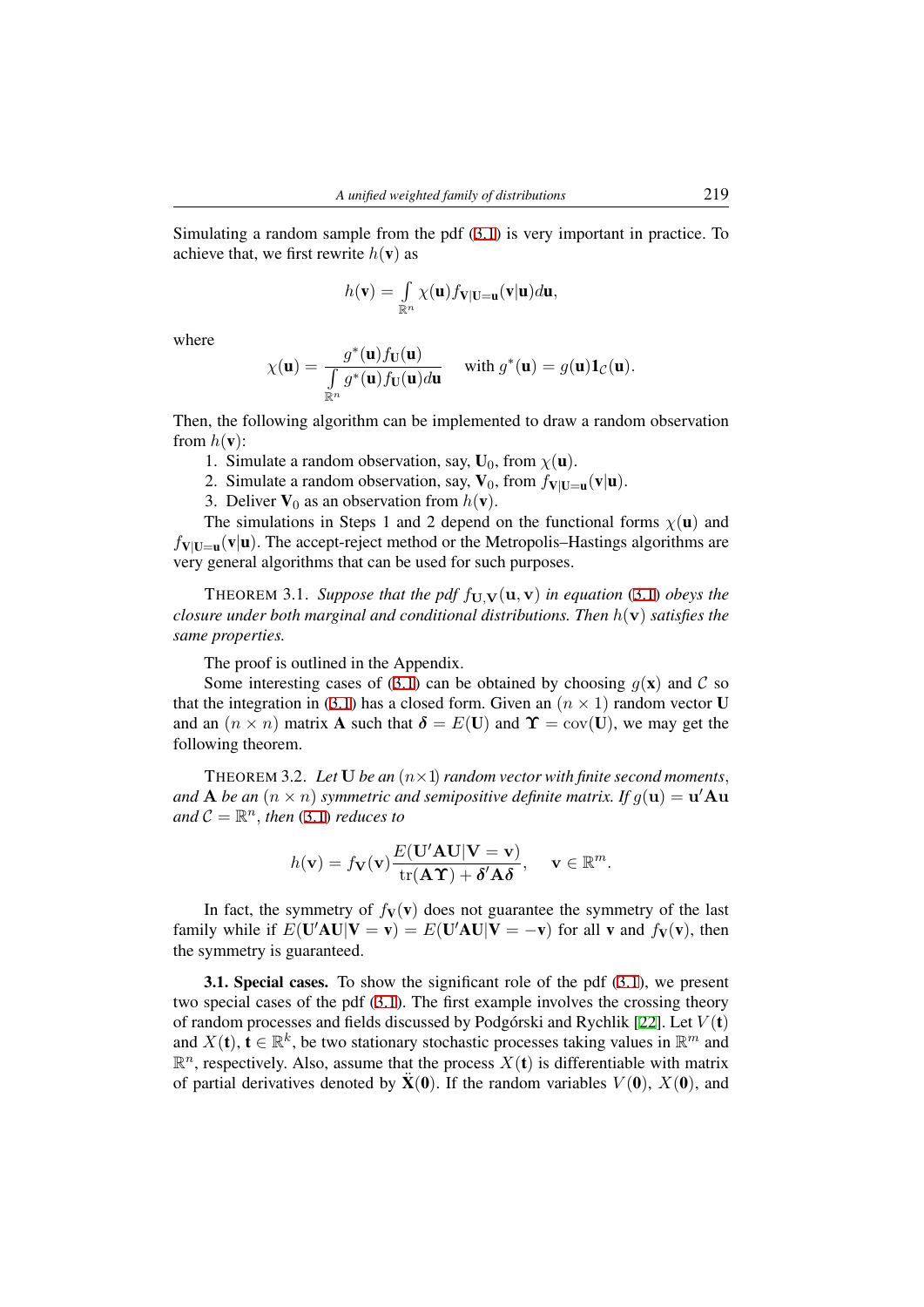$\ddot{\mathbf{X}}(\mathbf{0})$  admit a joint pdf denoted by  $f_{V(\mathbf{0}), \ddot{\mathbf{X}}(\mathbf{0}), X(\mathbf{0})}(\mathbf{v}, \ddot{\mathbf{x}}, \mathbf{x})$ , then the distribution of *V*(**t**) on the contour  $\mathcal{C}_{\mathbf{x}_0} = {\mathbf{t} \in [0,1]^k : X(\mathbf{t}) = \mathbf{x}_0}$  will be written as

$$
P\big(X(\mathbf{t})\in A|\mathbf{t}\in\mathcal{C}_{\mathbf{x}_0}\big)=\frac{\iint\limits_A\det g\big(\ddot{\mathbf{x}}(\mathbf{0})\big)f_{V(\mathbf{0}),\ddot{\mathbf{X}}(\mathbf{0}),X(\mathbf{0})}\big(\mathbf{v},\ddot{\mathbf{x}}(\mathbf{0}),\mathbf{x}_0\big)d\ddot{\mathbf{x}}(\mathbf{0})d\mathbf{v}}{\int\limits_A\det g\big(\ddot{\mathbf{x}}(\mathbf{0})\big)f_{V(\mathbf{0}),\ddot{\mathbf{X}}(\mathbf{0}),X(\mathbf{0})}\big(\mathbf{v},\ddot{\mathbf{x}}(\mathbf{0}),\mathbf{x}_0\big)d\ddot{\mathbf{x}}(\mathbf{0})},
$$

where  $\det g(\cdot)$  means the generalized determinant function, i.e.  $\det g(\mathbf{B}) = \sqrt{|\mathbf{B}\mathbf{B}'|}$ . Setting  $A = (-\infty, x_1] \times \ldots \times (-\infty, x_n]$  in the last formula and differentiating with respect to  $x_1, \ldots, x_n$ , we get the pdf (3.1) provided that  $C = \mathbb{R}^m$ ,  $g(\mathbf{x}) = \det (\ddot{\mathbf{x}}(0)),$  and  $f_{\mathbf{U},\mathbf{V}}(\mathbf{u}, \mathbf{v}) = f_{V(\mathbf{0}), \ddot{\mathbf{X}}(\mathbf{0})}(\mathbf{v}, \ddot{\mathbf{x}} | X(\mathbf{0}) = \mathbf{x}_0).$ 

The second example is from Adler [1], where  $X(t)$ ,  $t \in \mathbb{R}^n$ , is assumed to be a stationary and ergodic random field which admits partial derivative up to the second order. Then, for any set of points  $\mathbf{t}_1, \ldots, \mathbf{t}_k$ [, the](#page-3-0) conditional pdf of  $V =$  $(X(t_1),...,X(t_k))'$  under the condition that  $X(t)$  has a local maximum of height *u* at  $t = 0$  is given by

$$
f_{\mathbf{V}}(\mathbf{v}) = \frac{\int\limits_D |\det(\ddot{\mathbf{x}}(\mathbf{0}))| f_{V(\mathbf{0}), \ddot{\mathbf{X}}(\mathbf{0})}(\mathbf{v}, \ddot{\mathbf{x}}|X(\mathbf{0}) = u, \dot{X}(\mathbf{0}) = \mathbf{0}) d\ddot{\mathbf{x}}(\mathbf{0}) d\mathbf{v}}{\int\limits_D |\det(\ddot{\mathbf{x}}(\mathbf{0}))| f_{\ddot{\mathbf{X}}(\mathbf{0})}(\ddot{\mathbf{x}}|X(\mathbf{0}) = u, \dot{X}(\mathbf{0}) = \mathbf{0}) d\ddot{\mathbf{x}}(\mathbf{0})},
$$

where  $\dot{\mathbf{x}}$  is the gradient of  $X(\mathbf{t})$  and *D* is the set of all **t** such that  $\ddot{\mathbf{X}}(\mathbf{t})$  is a negative definite matrix. It can be noticed that the last pdf has the same form as (3.1).

To elaborate more on Theorem 3.2, we consider more special cases of  $g(\mathbf{u})$ and assume that  $U$  and  $V$  have jointly a multivariate normal distribution, which leads us to the following cases (i)–(vii):

(i) If  $g(\mathbf{u}) = \mathbf{1}_{\mathcal{C}}(\mathbf{u})$ , then (3.1) reduces to (2.3).

(ii) Let  $A_1$  and  $A_2$  be  $(n \times n)$  [sem](#page-4-0)ipositive definite matrices. Define  $g(\mathbf{u}) =$  ${\bf u}'{\bf A}_1{\bf u}\times{\bf u}'{\bf A}_2{\bf u}$  such that U and V in (3.1) have jointly the following multivariate normal distribution:

$$
\begin{pmatrix} \mathbf{U} \\ \mathbf{V} \end{pmatrix} \sim N_{n+m} \left( \begin{pmatrix} \mathbf{S} \\ \boldsymbol{\ell} \end{pmatrix}, \begin{pmatrix} \mathbf{M} & \mathbf{\Gamma}^0 \\ (\mathbf{\Gamma}^0)' & \mathbf{K} \end{pmatrix} \right).
$$

Using Theorem 3.2 of Mathai and Provost [21], we may rewrite (3.1) as

$$
h(\mathbf{v}) = \frac{\varphi_m(\mathbf{v}; \boldsymbol{\ell}, \mathbf{K}) \int\limits_{\mathbb{R}^n} \mathbf{u}' \mathbf{A}_1 \mathbf{u} \times \mathbf{u}' \mathbf{A}_2 \mathbf{u} \varphi_n(\mathbf{u}; \boldsymbol{\tau}^0(\mathbf{v}), \mathbf{T}) d\mathbf{u}}{\int\limits_{\mathbb{R}^n} \mathbf{u}' \mathbf{A}_1 \mathbf{u} \times \mathbf{u}' \mathbf{A}_2 \mathbf{u} \varphi_n(\mathbf{u}; \mathbf{S}, \mathbf{M}) d\mathbf{u}}, \quad \mathbf{v} \in \mathbb{R}^m,
$$

where  $\tau^{0}(v) = S + \Gamma^{0} K^{-1}(v - \ell)$  and  $T = M - \Gamma^{0} K^{-1}(\Gamma^{0})'$ . Since the function  $\varphi_n\big(\mathbf{u}; \boldsymbol{\tau}^0(\mathbf{v}), \mathbf{T}\big)$  is the pdf of  $N_n\big(\boldsymbol{\tau}^0(\mathbf{v}), \mathbf{T}\big)$ , the last equation reduces to

$$
h(\mathbf{v}) = \varphi_m(\mathbf{v}; \boldsymbol{\ell}, \mathbf{T}) \frac{E(\mathbf{U}' \mathbf{A}_1 \mathbf{U} \times \mathbf{U}' \mathbf{A}_2 \mathbf{U} | \mathbf{V} = \mathbf{v}_0)}{E(\mathbf{U}' \mathbf{A}_1 \mathbf{U} \times \mathbf{U}' \mathbf{A}_2 \mathbf{U})}.
$$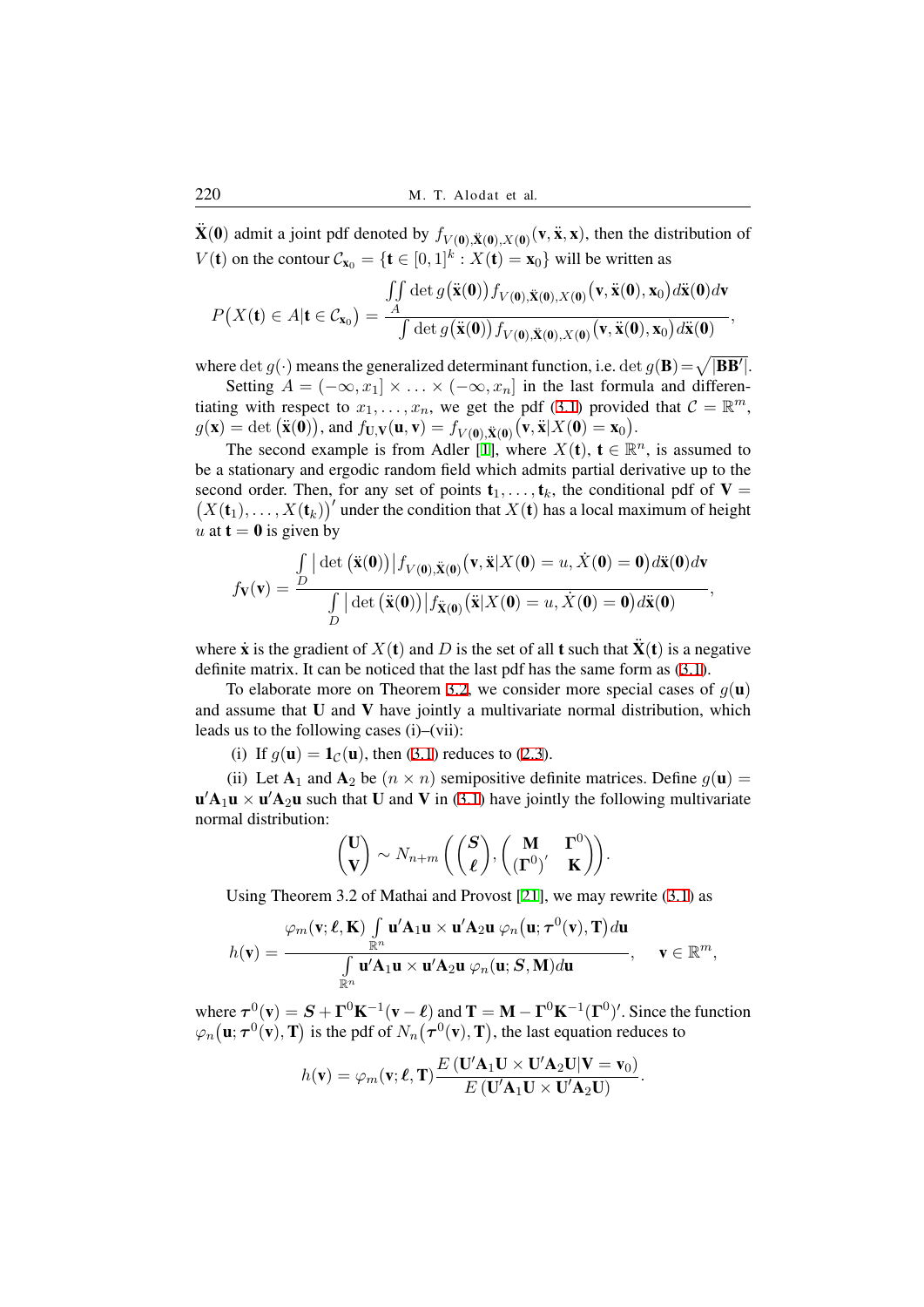Applying Theorem 3.2 d3 in Mathai and Provost [21], p. 75, we get

$$
h(\mathbf{v}) = \varphi_m(\mathbf{v}; \boldsymbol{\ell}, \mathbf{T}) \frac{k_1 + k_2}{k_3 + k_4},
$$

where

$$
k_1 = 2\text{tr}(\mathbf{A}_1 \mathbf{T} \mathbf{A}_2 \mathbf{T}) + 4(\boldsymbol{\tau}^0)'(\mathbf{v}) \mathbf{A}_1 \mathbf{T} \mathbf{A}_2 \boldsymbol{\tau}^0(\mathbf{v}),
$$
  
\n
$$
k_2 = ((\boldsymbol{\tau}^0)'(\mathbf{v}) \mathbf{A}_1 \boldsymbol{\tau}^0(\mathbf{v}) + \text{tr}(\mathbf{A}_1 \mathbf{T})) ((\boldsymbol{\tau}^0)'(\mathbf{v}) \mathbf{A}_2 \boldsymbol{\tau}^0(\mathbf{v}) + \text{tr}(\mathbf{A}_2 \mathbf{T})),
$$
  
\n
$$
k_3 = 2\text{tr}(\mathbf{A}_1 \mathbf{M} \mathbf{A}_2 \mathbf{M}) + 4\mathbf{S}' \mathbf{A}_1 \mathbf{M} \mathbf{A}_2 \mathbf{S},
$$
  
\n
$$
k_4 = (\mathbf{S}' \mathbf{A}_1 \mathbf{S} + \text{tr}(\mathbf{A}_1 \mathbf{M})) (\mathbf{S}' \mathbf{A}_2 \mathbf{S} + \text{tr}(\mathbf{A}_2 \mathbf{M})).
$$

Another special case assumes  $g(\mathbf{u}) = (\mathbf{u}'\mathbf{A}\mathbf{u})^r$ , where *r* is an integer, and the closed form is obtained by making use of Theorems 3.2 b2 and 3.2 b4 of Mathai and Provost [21].

(iii) Let  $g(\mathbf{u}) = \mathbf{a}'\mathbf{u}$ , where **a** is a fixed vector in  $\mathbb{R}^n$ , and let  $C = {\mathbf{u} \in \mathbb{R}^n}$ :  $\mathbf{a}'\mathbf{u} > 0$ . If  $\begin{pmatrix} \mathbf{U} \\ \mathbf{V} \end{pmatrix}$  has the same distribution as in (ii), then  $(\mathbf{a}'\mathbf{U}|\mathbf{V} = \mathbf{v}) \sim N(\mu, \sigma^2)$ and  $\mathbf{a}'\mathbf{U} \sim \mathcal{N}(\mu, \sigma^2)$ , where  $\ddot{\mu} = E(\mathbf{a}'\mathbf{U}|\mathbf{V}=\mathbf{v}), \ddot{\sigma}^2 = \text{var}(\mathbf{a}'\mathbf{U}|\mathbf{V}=\mathbf{v}), \mu = \mathbf{a}'\mathbf{S},$ and  $\sigma^2 = \mathbf{a}' \mathbf{M} \mathbf{a}$ . Finally, by putting  $x^+ = \max(0, x)$ , the pdf (3.1) will reduce to

$$
h(\mathbf{v}) = \varphi_m(\mathbf{v}; \boldsymbol{\ell}, \mathbf{K}) \frac{E((\mathbf{a}'\mathbf{U})^+|\mathbf{V} = \mathbf{v})}{E((\mathbf{a}'\mathbf{U})^+)} = \varphi_m(\mathbf{v}; \boldsymbol{\ell}, \mathbf{K}) \frac{\ddot{\mu}\Phi(\ddot{\mu}/\ddot{\sigma}) + (\ddot{\sigma}/\sqrt{2\pi}) \exp(-\mu^2/\sigma^2)}{\mu\Phi(\mu/\sigma) + (\sigma/\sqrt{2\pi}) \exp(-\mu^2/\sigma^2)}.
$$

(iv) Let  $g(\mathbf{u}) = \Phi(a + \mathbf{b}'\mathbf{u})$  and  $\mathcal{C} = \mathbb{R}^n$ , where  $a \in \mathbb{R}$  and **b** is a fixed vector in  $\mathbb{R}^n$ . Then

$$
h(\mathbf{v}) = \frac{\int_{C} \Phi(a + \mathbf{b}^{\prime} \mathbf{u}) f_{\mathbf{U},\mathbf{V}}(\mathbf{u}, \mathbf{v}) d\mathbf{u}}{\int_{C} \Phi(a + \mathbf{b}^{\prime} \mathbf{u}) f_{\mathbf{U}}(\mathbf{u}) d\mathbf{u}}
$$
  
=  $\varphi_m(\mathbf{v}; \ell, \mathbf{K}) \frac{\int_{\mathbb{R}^n} \Phi(a + \mathbf{b}^{\prime} \mathbf{u}) \varphi_n(\mathbf{u}; \tau^0(\mathbf{v}), \mathbf{T}) d\mathbf{u}}{\int_{\mathbb{R}^n} \Phi(a + \mathbf{b}^{\prime} \mathbf{u}) \varphi_n(\mathbf{u}; \mathbf{S}, \mathbf{M}) d\mathbf{u}}$   
=  $\varphi_m(\mathbf{v}; \ell, \mathbf{K}) \frac{E(\Phi(a + \mathbf{b}^{\prime} \mathbf{U}) | \mathbf{V} = \mathbf{v})}{E(\Phi(a + \mathbf{b}^{\prime} \mathbf{U}))},$ 

where  $\tau^{0}(v)$  and T are defined in (ii). Referring to Raluca [23] and using Lemma 2.1 in Arellano-Valle and Genton [5] to simplify the conditional expectation, we get the following closed form:

$$
h(\mathbf{v}) = \varphi_m(\mathbf{v}; \ell, \mathbf{K}) \frac{\Phi((a + \mathbf{b}' \boldsymbol{\tau}^0(\mathbf{v}))/\sqrt{1 + \mathbf{b}' \mathbf{T} \mathbf{b}})}{\Phi((a + \mathbf{b}' \mathbf{S})/\sqrt{1 + \mathbf{b}' \mathbf{M} \mathbf{b}})}.
$$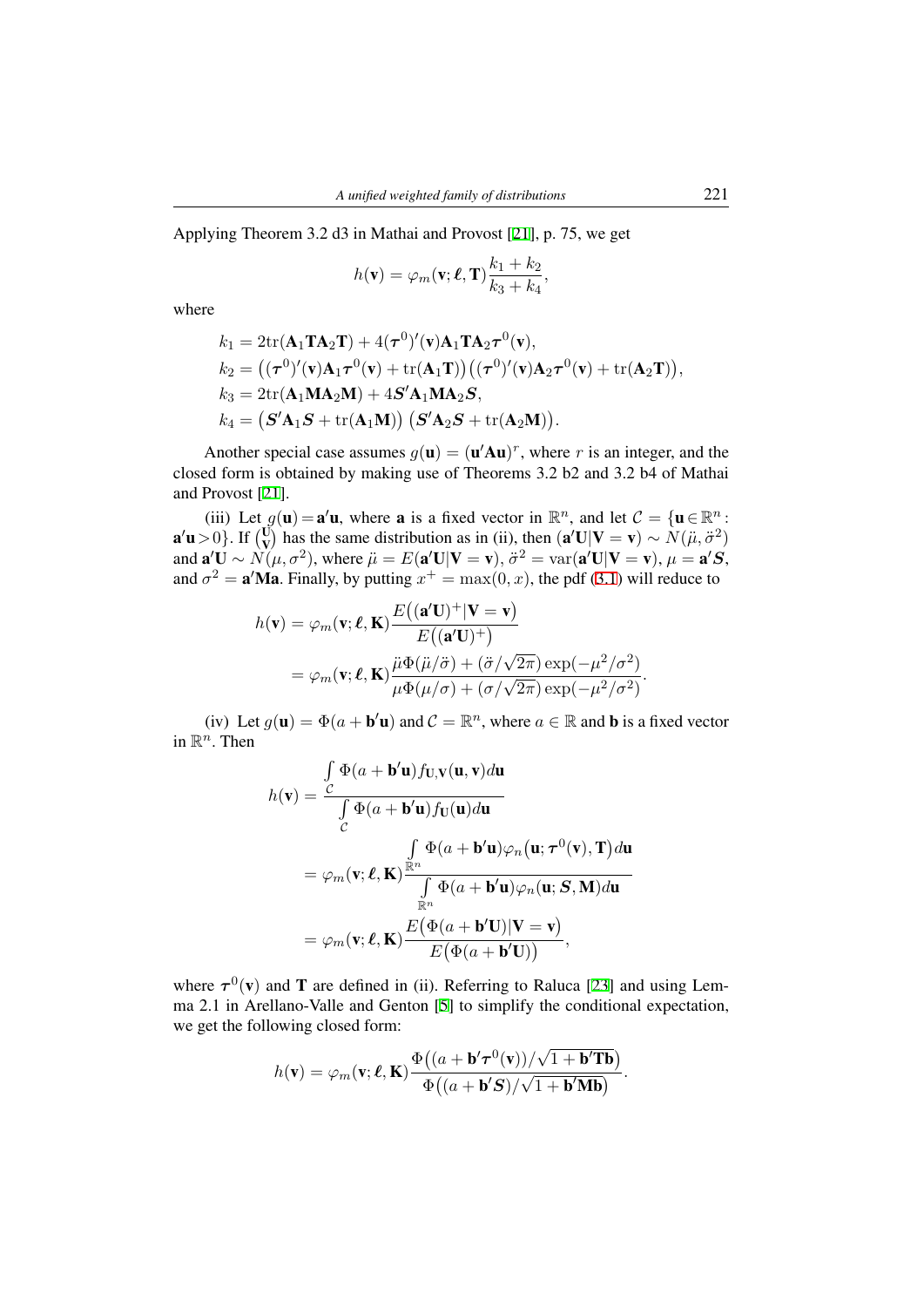Selecting the function  $g(\mathbf{u})$  in this manner leads to the so-called extended skewnormal (ESN) distribution. In fact, according to Arnold and Beaver [8] and Rodrigues [24], a random vector X is said to have an *n-dimensional ESN distribution* with parameters  $\mu$ ,  $\Omega$ ,  $\lambda$  and  $\tau$ , denoted by  $\mathbf{X} \sim ESN_n(\mu, \Omega, \lambda, \tau)$ , if it has the pdf

$$
f(\mathbf{x}; \boldsymbol{\mu}, \boldsymbol{\Omega}, \boldsymbol{\lambda}, \tau) = \varphi_n(\mathbf{x}; \boldsymbol{\mu}, \boldsymbol{\Omega}) \Phi(\alpha_0 + \boldsymbol{\lambda}'(\mathbf{x} - \boldsymbol{\mu})) / \Phi(\tau),
$$

where  $\lambda = \Omega^{-1}\delta(1-\delta'\Omega^{-1}\delta)^{-1/2}$ ,  $\tau = a$ , and  $\alpha_0 = \tau(1-\delta'\Omega^{-1}\delta)^{-1/2}$ . Setting  $S = 0$ ,  $\ell = \mu$ ,  $\Gamma^0 = \delta$ ,  $M = \Omega$ , and  $K = 1$ , and noting that  $\mathbf{b}'\mathbf{Tb} = \mathbf{b}'\mathbf{b} - \mathbf{b}'\mathbf{b}$  $\mathbf{b}' \delta \mathbf{\Omega}^{-1} \delta' \mathbf{b}$ , we see that the pdf  $h(\mathbf{v})$  reduces to the ESN distribution with

$$
\alpha_0 = \frac{\tau}{\sqrt{1 + \mathbf{b}'\mathbf{b}}} \left( 1 - \frac{\mathbf{b}' \delta \mathbf{\Omega}^{-1} \delta' \mathbf{b}}{1 + \mathbf{b}'\mathbf{b}} \right)^{-1/2}
$$

and

$$
\lambda = \frac{\mathbf{\Omega}^{-1} \mathbf{b}' \delta}{\sqrt{1 + \mathbf{b}' \mathbf{b}}} \left( 1 - \frac{\mathbf{b}' \delta \mathbf{\Omega}^{-1} \delta' \mathbf{b}}{1 + \mathbf{b}' \mathbf{b}} \right)^{-1/2},
$$

where  $\delta^* = \mathbf{b}'\delta/$ *√*  $1 + \mathbf{b}'\mathbf{b}$ .

(v) Let  $g(\mathbf{u}) = \exp(c'\mathbf{u})\Phi(a + \mathbf{b}'\mathbf{u})$ ,  $\mathbf{u} \in \mathbb{R}^n$ ,  $a \in \mathbb{R}$ . Then the pdf (3.1) has the following closed form:

$$
h(\mathbf{v}) = \varphi_m(\mathbf{v}; \ell, \mathbf{K}) \left[ \exp\left(\mathbf{c}'\boldsymbol{\tau}^0(\mathbf{v}) + \mathbf{c}'\mathbf{T}\mathbf{c}\right) \Phi\left(\frac{a + \mathbf{b}'\boldsymbol{\tau}^0(\mathbf{v}) + \mathbf{b}'\mathbf{T}\mathbf{c}}{\sqrt{1 + \mathbf{b}'\mathbf{T}\mathbf{b}}}\right) \right]
$$

$$
\times \left[ \exp(\mathbf{c}'\mathbf{S} + \mathbf{c}'\mathbf{M}\mathbf{c}) \Phi\left(\frac{a + \mathbf{b}'\mathbf{S} + \mathbf{b}'\mathbf{M}\mathbf{c}}{\sqrt{1 + \mathbf{b}'\mathbf{M}\mathbf{b}}}\right) \right]^{-1}.
$$

(vi) Let  $p^{(j)} > 0$ ,  $\lambda_0^{(j)}$  $\lambda_0^{(j)}$  be real numbers and  $\lambda^{(j)} \in \mathbb{R}^n$  for  $j = 1, \dots, k$ . Define  $g(\mathbf{u})$  as

$$
g(\mathbf{u}) = \sum_{j=1}^{k} p^{(j)} \Phi(\lambda_0^{(j)} + \boldsymbol{\lambda}^{(j)'} \mathbf{u})
$$

and let  $C = \mathbb{R}^n$ . Then (3.1) reduces to

$$
h(\mathbf{v}) = \frac{\int_{C} \sum_{j=1}^{k} p^{(j)} \Phi(\lambda_0^{(j)} + \lambda^{(j)'} \mathbf{u}) f_{\mathbf{U},\mathbf{V}}(\mathbf{u}, \mathbf{v}) d\mathbf{u}}{\int_{C} \sum_{j=1}^{k} p^{(j)} \Phi(\lambda_0^{(j)} + \lambda^{(j)'} \mathbf{u}) f_{\mathbf{U}}(\mathbf{u}) d\mathbf{u}}
$$

*.*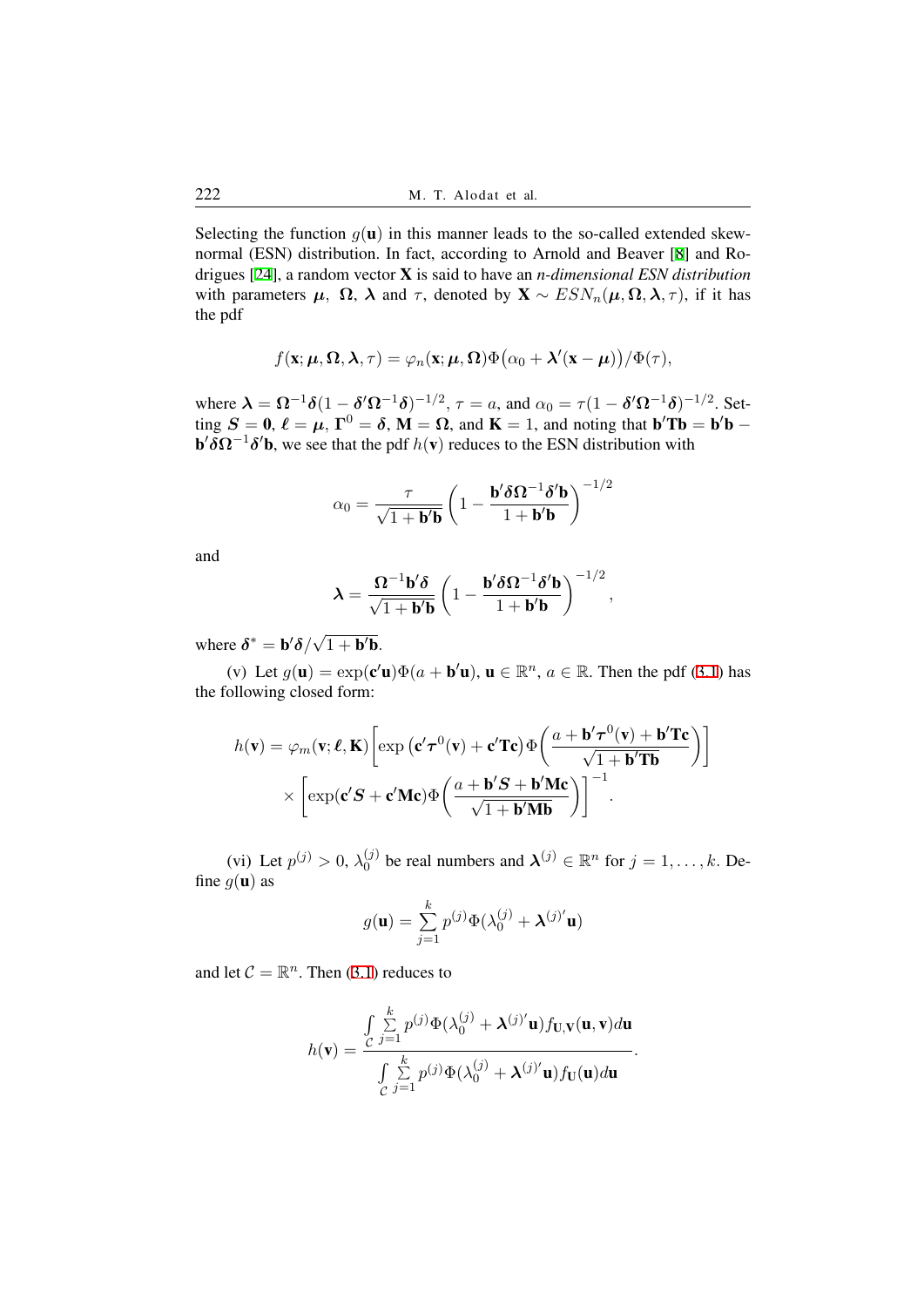Using Fubini's theorem, we may write this pdf as follows:

$$
h(\mathbf{v}) = \varphi_m(\mathbf{v}; \boldsymbol{\ell}, \mathbf{K}) \frac{\sum\limits_{j=1}^k p^{(j)} \int\limits_C \Phi(\lambda_0^{(j)} + \boldsymbol{\lambda}^{(j)'} \mathbf{u}) \varphi_n (\mathbf{u}; \boldsymbol{\tau}^0(\mathbf{v}), \mathbf{T}) d\mathbf{u}}{\sum\limits_{j=1}^k p^{(j)} \int\limits_C \Phi(\lambda_0^{(j)} + \boldsymbol{\lambda}^{(j)'} \mathbf{u}) \varphi_n (\mathbf{u}; \mathbf{S}, \mathbf{M}) d\mathbf{u}}
$$
  
\n
$$
= \varphi_m(\mathbf{v}; \boldsymbol{\ell}, \mathbf{K}) \frac{\sum\limits_{j=1}^k p^{(j)} E \Phi(\lambda_0^{(j)} + \boldsymbol{\lambda}^{(j)'} \mathbf{U} | \mathbf{V} = \mathbf{v})}{\sum\limits_{j=1}^k p^{(j)} E \Phi(\lambda_0^{(j)} + \boldsymbol{\lambda}^{(j)'} \mathbf{U})}
$$
  
\n
$$
= \varphi_m(\mathbf{v}; \boldsymbol{\ell}, \mathbf{K}) \frac{\sum\limits_{j=1}^k p^{(j)} \Phi((\lambda_0^{(j)} + \boldsymbol{\lambda}^{(j)'} \boldsymbol{\tau}^0(\mathbf{v})) / \sqrt{1 + \boldsymbol{\lambda}^{(j)'} \mathbf{T} \boldsymbol{\lambda}^{(j)}})}{\sum\limits_{j=1}^k p^{(j)} \Phi((\lambda_0^{(j)} + \boldsymbol{\lambda}^{(j)'} \mathbf{S}) / \sqrt{1 + \boldsymbol{\lambda}^{(j)'} \mathbf{M} \boldsymbol{\lambda}^{(j)}})}.
$$

Setting  $\lambda^{(j)} = e_j$  and  $\lambda_0^{(j)} = 0$  for all *j* gives the following pdf:

$$
h(\mathbf{v}) = \varphi_m(\mathbf{v}; \ell, \mathbf{K}) \frac{\sum\limits_{j=1}^k p^{(j)} \Phi((\mathbf{e}'_j \boldsymbol{\tau}^0(\mathbf{v}))/\sqrt{1 + \boldsymbol{\lambda}^{(j)'} \mathbf{T} \boldsymbol{\lambda}^{(j)}})}{\sum\limits_{j=1}^k p^{(j)} \Phi((\mathbf{e}'_j \boldsymbol{S})/\sqrt{1 + \boldsymbol{\lambda}^{(j)'} \mathbf{M} \boldsymbol{\lambda}^{(j)}})}.
$$

(vii) Let  $g(\mathbf{u}) = \exp(s\mathbf{u}'\mathbf{A}\mathbf{u})$ , where  $s \in \mathbb{R}$  and **A** is a symmetric and semipositive definite matrix. Then

$$
h(\mathbf{v}) = \frac{\int_{C} \exp(s\mathbf{u}'\mathbf{A}\mathbf{u}) f_{\mathbf{U},\mathbf{V}}(\mathbf{u}, \mathbf{v}) d\mathbf{u}}{\int_{C} \exp(s\mathbf{u}'\mathbf{A}\mathbf{u}) f_{\mathbf{U}}(\mathbf{u}) d\mathbf{u}}
$$
  
=  $\varphi_m(\mathbf{v}; \ell, \mathbf{K}) \frac{\int_{\mathbb{R}^n} \exp(s\mathbf{u}'\mathbf{A}\mathbf{u}) \varphi_n(\mathbf{u}; \tau^0(\mathbf{v}), \mathbf{T}) d\mathbf{u}}{\int_{\mathbb{R}^n} \exp(s\mathbf{u}'\mathbf{A}\mathbf{u}) \varphi_n(\mathbf{u}; \mathbf{S}, \mathbf{M}) d\mathbf{u}}.$ 

Since  $\varphi_n(\mathbf{u}; \tau^0(\mathbf{v}), \mathbf{T})$  is the pdf of  $N_n(\tau^0(\mathbf{v}), \mathbf{T})$ , the pdf  $h(\mathbf{v})$  turns out to be

$$
h(\mathbf{v}) = \varphi_m(\mathbf{v}; \boldsymbol{\ell}, \mathbf{K}) \frac{E(\exp(s\mathbf{u}'\mathbf{A}\mathbf{u})|\mathbf{V} = \mathbf{v})}{(\exp(s\mathbf{u}'\mathbf{A}\mathbf{u}))d\mathbf{u}} = \varphi_m(\mathbf{v}; \boldsymbol{\ell}, \mathbf{K}) \frac{M_{Q^0}(s)}{M_Q(s)},
$$

where  $M_{Q^0}(s)$  is the moment generating function (mgf) of **U'AU** given **V** = **v**, and  $M_Q(s)$  is the mgf of **U'AU**.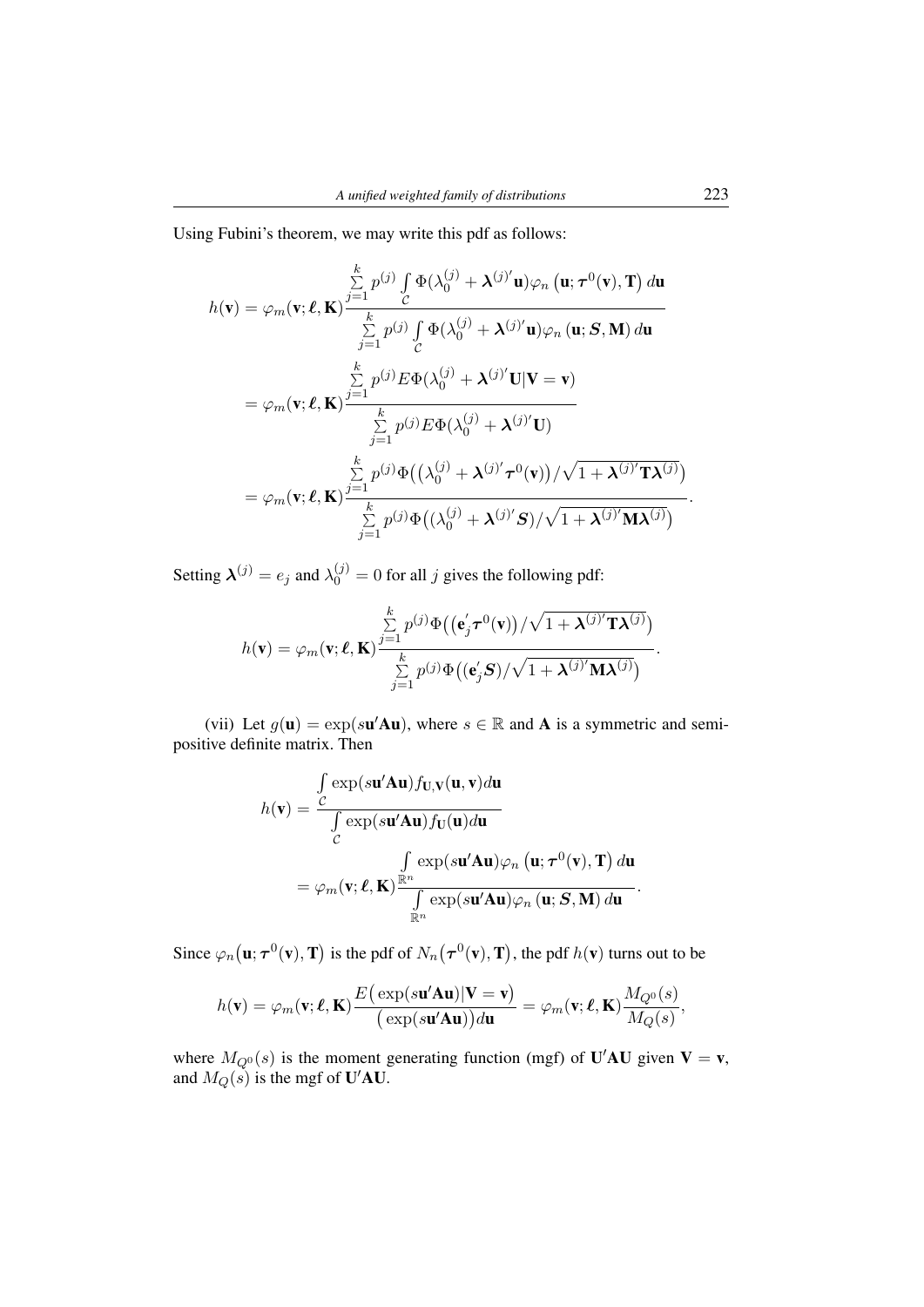### 4. WEIGHTED NORMAL DISTRIBUTION

Throughout the rest of the paper, we assume that  $f_{U,V}(u, v)$  in equation (3.1) is a member of the multivariate normal class. To introduce the weighted normal (WN) distribution, let *g* be the function described in Definition 3.1 and  $\varphi_{n+m}(\mathbf{x}, \mathbf{y}; \boldsymbol{\mu}, \boldsymbol{\Sigma})$ be the pdf of  $N_{n+m}(\mu, \Sigma), m > 1, n > 1, \mu \in \mathbb{R}^{n+m}, \Sigma$  is an  $(n+m) \times (n+m)$ positive definite matrix such that

$$
\mu = \begin{pmatrix} \mu_{x} \\ \mu_{y} \end{pmatrix} = \begin{pmatrix} \theta \\ \gamma \end{pmatrix} \quad \text{and} \quad \Sigma = \begin{pmatrix} \Sigma_{xx} & \Sigma_{xy} \\ \Sigma_{yx} & \Sigma_{yy} \end{pmatrix} = \begin{pmatrix} \Psi & \Gamma \\ \Gamma' & \Delta \end{pmatrix}.
$$

DEFINITION 4.1. A random variable Y is said to have a *WN distribution*, denoted by  $WN_{m,n}(\mu, \Sigma, g)$ , if the pdf of **Y** is given by

(4.1) 
$$
f_{\mathbf{Y}}(\mathbf{y}) = \frac{\int_{\mathcal{C}} g(\mathbf{x}) \varphi_{n+m} (\mathbf{x}, \mathbf{y}; \boldsymbol{\mu}, \boldsymbol{\Sigma}) d\mathbf{x}}{\int_{\mathcal{C}} g(\mathbf{x}) \varphi_{n} (\mathbf{x}; \boldsymbol{\theta}, \boldsymbol{\Psi}) d\mathbf{x}}, \quad \mathbf{y} \in \mathbb{R}^{m},
$$

where  $\varphi_n(\mathbf{x}; \theta, \Psi)$  is the marginal pdf of **X**.

Also, we can write the pdf of a WN random vector as

(4.2) 
$$
f_{\mathbf{Y}}(\mathbf{y}) = \frac{\int_{\mathcal{C}} g(\mathbf{x}) \varphi_n(\mathbf{x}; \boldsymbol{\theta}, \boldsymbol{\Psi}) \varphi_m(\mathbf{y}; \boldsymbol{\mu}^*(\mathbf{x}), \boldsymbol{\Sigma}^*) d\mathbf{x}}{\int_{\mathcal{C}} g(\mathbf{x}) \varphi_n(\mathbf{x}; \boldsymbol{\theta}, \boldsymbol{\Psi}) d\mathbf{x}},
$$

where  $\mu^*(\mathbf{x}) = \gamma + \Gamma' \Psi^{-1}(\mathbf{x} - \theta)$  and  $\Sigma^* = \Delta - \Gamma' \Psi^{-1} \Gamma$ .

### 4.1. Main results.

PROPOSITION 4.1. *The cdf associated with the pdf given in* (4.2) *is*

$$
F_{\mathbf{Y}}(\mathbf{y}) = \frac{\int_{\mathcal{C}} g(\mathbf{x}) \varphi_n(\mathbf{x}; \boldsymbol{\theta}, \boldsymbol{\Psi}) \Phi_m(\mathbf{y}; \boldsymbol{\mu}^*(\mathbf{x}), \boldsymbol{\Sigma}^*) d\mathbf{x}}{\int_{\mathcal{C}} g(\mathbf{x}) \varphi_n(\mathbf{x}; \boldsymbol{\theta}, \boldsymbol{\Psi}) d\mathbf{x}},
$$

where  $\Phi_m(y;\mu^*(x),\Sigma^*)$  is the cdf of an m-dimensional normal distribution with *mean vector*  $\boldsymbol{\mu}^*(\textbf{x})$  *and covariance matrix*  $\boldsymbol{\Sigma}^*$ *.* 

The proofs of some theorems and propositions will be outlined in Appendix.

PROPOSITION 4.2. *If*  $Y \sim W N_{m,n}(\mu, \Sigma, g)$ *, then the mgf of* Y *is* 

(4.3) 
$$
M_{\mathbf{Y}}(\mathbf{u}) = \frac{\int_{\mathcal{C}} g(\mathbf{x}) \varphi_n(\mathbf{x}; \boldsymbol{\theta}, \boldsymbol{\Psi}) M_{\mathbf{Y}|\mathbf{x}}(\mathbf{u}) d\mathbf{x}}{\int_{\mathcal{C}} g(\mathbf{x}) \varphi_n(\mathbf{x}; \boldsymbol{\theta}, \boldsymbol{\Psi}) d\mathbf{x}}, \quad \mathbf{u} \in \mathbb{R}^m,
$$

 $where M_{\mathbf{Y}|\mathbf{x}}(\mathbf{u}) = \exp(\mathbf{u}'\boldsymbol{\mu}^*(\mathbf{x}) + \frac{1}{2}\mathbf{u}'\boldsymbol{\Sigma}^*\mathbf{u}).$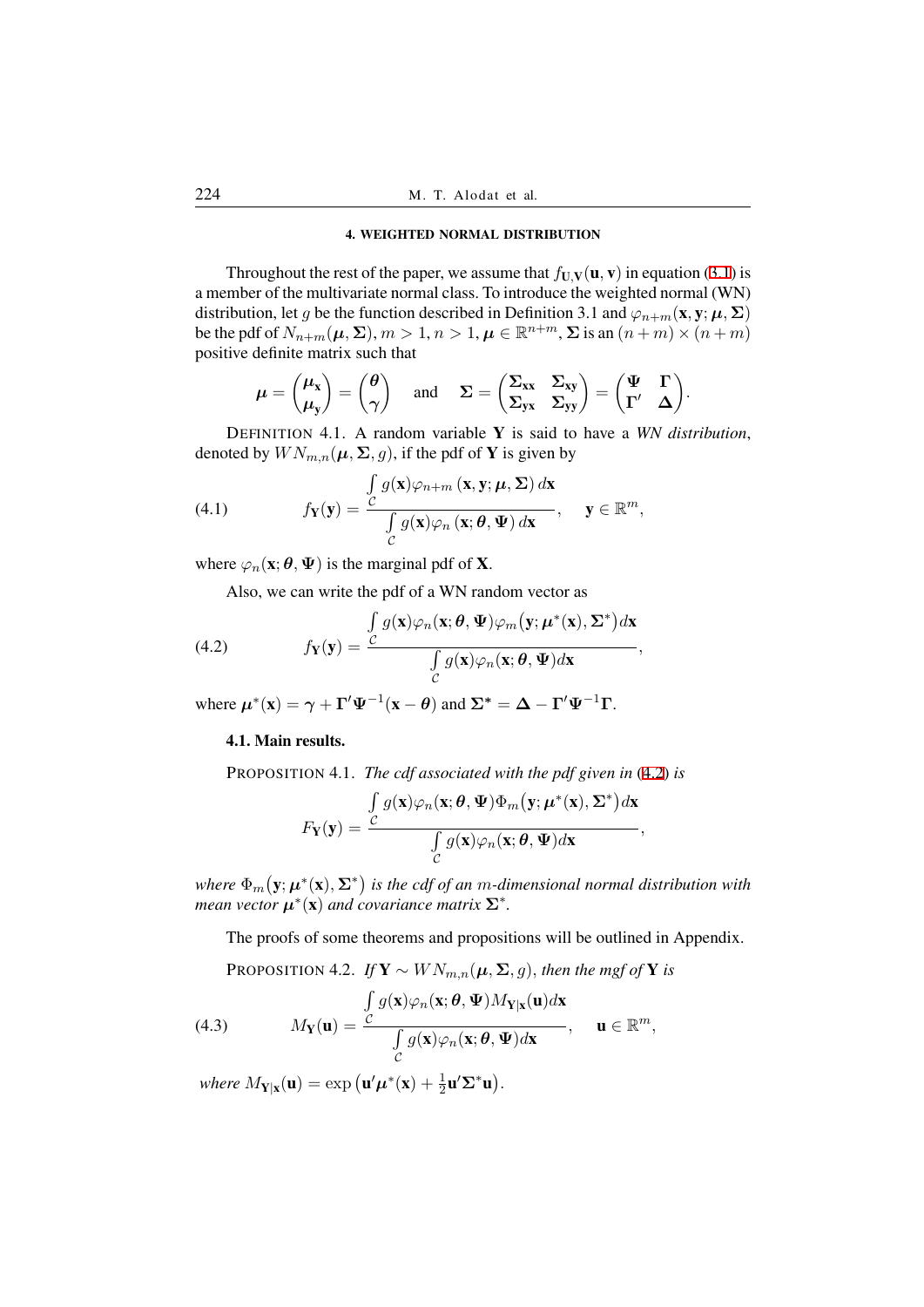PROPOSITION 4.3. *Suppose that*  $\mathbf{Y} \sim W N_{m,n}(\boldsymbol{\mu}, \boldsymbol{\Sigma}, g)$ ,  $\mathbf{b} \in \mathbb{R}^m$ , A is an (*m × m*) *matrix of rank p, and*

$$
\tilde{\mathbf{A}} = \begin{pmatrix} \mathbf{I}_n & \mathbf{O}_{n \times m} \\ \mathbf{O}_{n \times m}' & \mathbf{A} \end{pmatrix} \quad \text{and} \quad \tilde{\mathbf{b}} = \begin{pmatrix} \mathbf{O}_{n \times 1} \\ \mathbf{b} \end{pmatrix}.
$$

<span id="page-10-0"></span> $\boldsymbol{I}$ *Hen*  $\mathbf{A}\mathbf{Y} + \mathbf{b} \sim \textit{WN}_{p,m}(\tilde{\mathbf{A}}\boldsymbol{\mu} + \mathbf{b}, \tilde{\mathbf{A}}\boldsymbol{\Sigma}\tilde{\mathbf{A}}', g)$ .

This proposition can be easily obtained since

$$
\tilde{\mathbf{A}}\begin{pmatrix}\mathbf{X}\\ \mathbf{Y}\end{pmatrix} + \tilde{\mathbf{b}} = \begin{pmatrix}\mathbf{X}\\ \mathbf{AY} + \mathbf{b}\end{pmatrix} \sim N_{n+p} \left(\begin{pmatrix}\theta\\ \mathbf{A}\boldsymbol{\gamma} + \mathbf{b}\end{pmatrix}, \begin{pmatrix}\mathbf{\Psi} & \mathbf{\Gamma}\mathbf{A}'\\ \mathbf{A}\mathbf{\Gamma}' & \mathbf{A}\boldsymbol{\Delta}\mathbf{A}'\end{pmatrix}\right).
$$

COROLLARY 4.1. *Under the assumptions of Proposition* 4.3 *and for* Y *∼*  $WN_{m,n}(\mu, \Sigma, g)$ , the random variable  $\bar{Y} = \mathbf{a}'\mathbf{Y}$ ,  $\mathbf{a} \neq \mathbf{0}$ , *is distributed as*  $WN_{1,n}(\tilde{\mathbf{a}}'\boldsymbol{\mu}, \tilde{\mathbf{a}}'\boldsymbol{\Sigma}\tilde{\mathbf{a}}, g)$ .

<span id="page-10-2"></span>PROPOSITION 4.4. *Let*  $Y \sim W N_{m,n}(\mu, \Sigma, g)$  *and let us [divid](#page-10-0)e* Y *into two subvectors: a*  $k_1$ -dimensional vector  $Y_1$  *and a*  $k_2$ -dimensional vector  $Y_2$ *. Moreover*, *let us consider the following corresponding partitions of γ,* **Γ***, and* **∆**:

<span id="page-10-1"></span>
$$
\boldsymbol{\gamma} = \begin{pmatrix} \boldsymbol{\gamma}_1 \\ \boldsymbol{\gamma}_2 \end{pmatrix}
$$
,  $\boldsymbol{\Gamma} = (\boldsymbol{\Gamma}_1 \boldsymbol{\Gamma}_2)$ , and  $\boldsymbol{\Delta} = \begin{pmatrix} \boldsymbol{\Delta}_{11} & \boldsymbol{\Delta}_{12} \\ \boldsymbol{\Delta}_{12}' & \boldsymbol{\Delta}_{22} \end{pmatrix}$ .

*Then*:

 $(i)$   $\mathbf{Y}_1$  ∼  $WN_{k_1,n}(\tilde{\boldsymbol{\mu}}_1, \tilde{\boldsymbol{\Sigma}}_{11}, g)$ *, where* 

$$
\tilde{\boldsymbol{\mu}}_1 = \begin{pmatrix} \boldsymbol{\theta}_1 \\ \boldsymbol{\gamma}_1 \end{pmatrix}
$$
 and  $\tilde{\boldsymbol{\Sigma}}_{11} = \begin{pmatrix} \boldsymbol{\Psi} & \boldsymbol{\Gamma}_1 \\ \boldsymbol{\Gamma}'_1 & \boldsymbol{\Delta}_{11} \end{pmatrix}$ .

(ii) 
$$
(\mathbf{Y}_2 | \mathbf{Y}_1 = \mathbf{y}_1) \sim W N_{k_2, n}(\tilde{\boldsymbol{\mu}}, \tilde{\boldsymbol{\Sigma}}, g)
$$
, where

$$
\tilde{\boldsymbol{\mu}} = \begin{pmatrix} \boldsymbol{\theta} \\ \boldsymbol{\gamma}_2 \end{pmatrix} + \begin{pmatrix} \boldsymbol{\Gamma}_1 \\ \boldsymbol{\Delta}_{12}^{\prime} \end{pmatrix} \boldsymbol{\Delta}_{11}^{-1} (\mathbf{y}_1 - \boldsymbol{\gamma}_1)
$$

*and*

$$
\tilde{\mathbf{\Sigma}} = \begin{pmatrix} \Psi - \Gamma_1 \Delta_{11}^{-1} \Gamma_1' & \Gamma_2 - \Gamma_1 \Delta_{11} \Delta_{12} \\ \Gamma_2' - \Delta_{12}' \Delta_{11}^{-1} \Gamma_1' & \Delta_{22} - \Delta_{12}' \Delta_{11}^{-1} \Delta_{12} \end{pmatrix}.
$$

THEOREM 4.1. *Let*  $\mathbf{Y} = (Y_1, \ldots, Y_m) \sim W N_{m,n}(\boldsymbol{\mu}, \boldsymbol{\Sigma}, g)$ *. Then:* (i) *We have*

$$
E(Y_i) = \frac{\int\limits_C g(\mathbf{x})\varphi_n(\mathbf{x};\boldsymbol{\theta},\boldsymbol{\Psi})\,\mu_i^*(x_i)d\mathbf{x}}{\int\limits_C g(\mathbf{x})\varphi_n(\mathbf{x};\boldsymbol{\theta},\boldsymbol{\Psi})\,d\mathbf{x}},
$$

*where*  $\mu_i^*(\mathbf{x})$  *is the i-th component of*  $\mu^*(\mathbf{x})$ *.*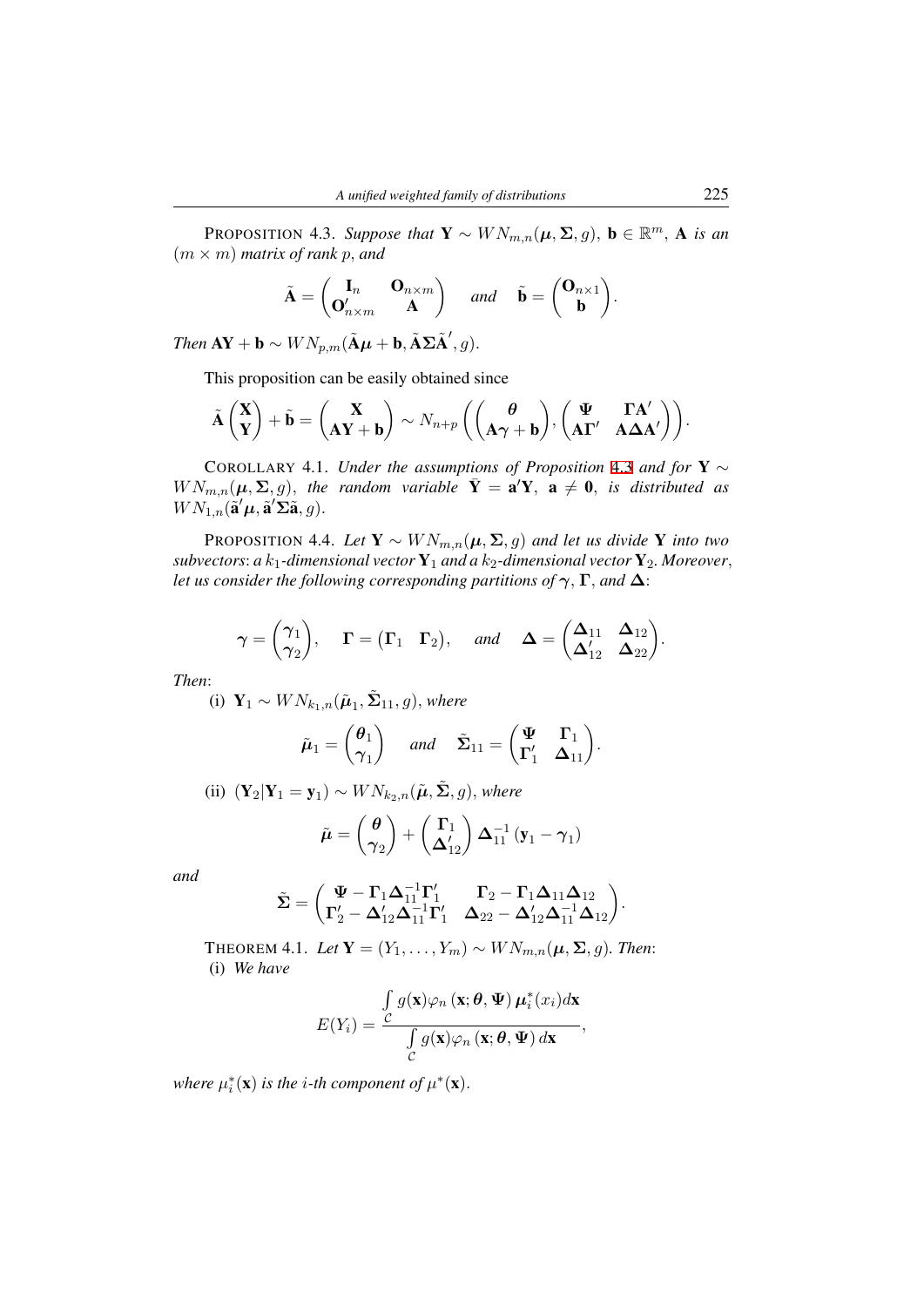(ii)  $cov(Y_i, Y_j) = \sigma_{ij}^* - E(Y_i)E(Y_j)$ , where  $\sigma_{ij}^*$  is the covariance between  $(Y_i | X_i = x_i)$  and  $(Y_j | X_j = x_j)$ ,  $i, j = 1, ..., m$ .

REMARK. If  $g(\mathbf{x})$  is symmetric about  $\boldsymbol{\theta}$  for all  $\mathbf{x}$  and  $\mathcal{C} = \mathbb{R}^n$ , then  $E(Y_i) = \gamma_i$ . Note that if **A** is an  $(n \times n)$  semipositive definite matrix and  $g(\mathbf{x}) = \mathbf{x}'\mathbf{A}\mathbf{x}$ , then the pdf of  $\mathbf{Y} \sim W_{m,n}(\boldsymbol{\mu}, \boldsymbol{\Sigma}, g)$  can be written as

$$
f_{\mathbf{Y}}(\mathbf{y}) = \frac{\int\limits_{\mathbb{R}^n} \mathbf{x}' \mathbf{A} \mathbf{x} \varphi_{n+m}(\mathbf{x}, \mathbf{y}; \boldsymbol{\mu}, \boldsymbol{\Sigma}) d\mathbf{x}}{\int\limits_{\mathbb{R}^n} \mathbf{x}' \mathbf{A} \mathbf{x} \varphi_n(\mathbf{x}; \boldsymbol{\theta}, \boldsymbol{\Psi}) d\mathbf{x}} = \varphi_m(\mathbf{y}; \boldsymbol{\gamma}, \boldsymbol{\Delta}) \frac{\int\limits_{\mathbb{R}^n} \mathbf{x}' \mathbf{A} \mathbf{x} \varphi_n(\mathbf{x}; \boldsymbol{\tau}(\mathbf{y}), \boldsymbol{\eta}) d\mathbf{x}}{\int\limits_{\mathbb{R}^n} \mathbf{x}' \mathbf{A} \mathbf{x} \varphi_n(\mathbf{x}; \boldsymbol{\theta}, \boldsymbol{\Psi}) d\mathbf{x}},
$$

where  $y \in \mathbb{R}^m$ ,  $\tau(y) = \theta + \Gamma \Delta^{-1}(y - \gamma)$ , and  $\eta = \Psi - \Gamma \Delta^{-1} \Gamma'$ . Since it follows that  $\varphi_n(\mathbf{x}; \tau(\mathbf{y}), \boldsymbol{\eta})$  is the pdf of  $N_n(\tau(\mathbf{y}), \boldsymbol{\eta})$ , we have

(4.4) 
$$
f_{\mathbf{Y}}(\mathbf{y}) = \varphi_m(\mathbf{y}; \gamma, \Delta) \frac{E(\mathbf{X}'\mathbf{A}\mathbf{X}|\mathbf{Y} = \mathbf{y})}{E(\mathbf{X}'\mathbf{A}\mathbf{X})}
$$

$$
= \varphi_m(\mathbf{y}; \gamma, \Delta) \frac{\text{tr}(\mathbf{A}\boldsymbol{\eta}) + \tau(\mathbf{y}')'\mathbf{A}\boldsymbol{\tau}(\mathbf{y})}{\text{tr}(\mathbf{A}\boldsymbol{\Psi}) + \boldsymbol{\theta}'\mathbf{A}\boldsymbol{\theta}}.
$$

<span id="page-11-0"></span>PROPOSITION 4.5. Let **A** be an  $(n \times n)$  semipositive definite matrix and as- *<i>W*  $N_{m,n}(\boldsymbol{\mu}, \boldsymbol{\Sigma}, g)$  with  $g(\mathbf{x}) = \mathbf{x}' \mathbf{A} \mathbf{x}$ *. Then* 

$$
M_{\mathbf{Y}}(\mathbf{u}) = \frac{Q}{\mathrm{tr}(\mathbf{A}\Psi) + \theta'\mathbf{A}\theta} \exp\left(\mathbf{u}'\boldsymbol{\gamma} + \frac{1}{2}\mathbf{u}'\boldsymbol{\Delta}\mathbf{u}\right),
$$

*where*

$$
Q = \text{tr}(\mathcal{C}\Delta) + (\Delta \mathbf{u})'\mathcal{C}(\Delta \mathbf{u}) + 2\gamma'\mathcal{C}\Delta \mathbf{u} + \gamma'\mathcal{C}\gamma + 2\mathcal{S}'\mathbf{A}\Gamma\Delta^{-1}(\Delta \mathbf{u} + \gamma) + \mathcal{S}'\mathbf{A}\mathcal{S} + \text{tr}(\mathbf{A}\eta),\n\mathcal{S} = \theta - \Gamma\Delta^{-1}\gamma \quad \text{and} \quad \mathcal{C} = \Delta^{-1}\Gamma'\mathbf{A}\Gamma\Delta^{-1}.
$$

THEOREM 4.2. *Let* **A** *be an*  $(n \times n)$  *semipositive definite matrix. If* **Y**  $\sim$  $WN_{m,n}(\boldsymbol{\mu}, \boldsymbol{\Sigma}, g)$ , with  $g(\mathbf{x}) = \mathbf{x}'\mathbf{A}\mathbf{x}$ *. Then* 

$$
E(\mathbf{Y}) = \frac{\text{tr}(\mathcal{C}\boldsymbol{\Delta} + \mathbf{A}\boldsymbol{\eta}) + \gamma'\mathcal{C}\boldsymbol{\gamma} + 2(\mathcal{S}'\mathbf{A}\boldsymbol{\Gamma}\boldsymbol{\gamma} + \mathcal{S}'\mathbf{A}\mathcal{S})}{\text{tr}(\mathbf{A}\boldsymbol{\Psi}) + \theta'\mathbf{A}\boldsymbol{\theta}} + \frac{2(\boldsymbol{\Delta}\mathcal{C}\boldsymbol{\gamma} + \boldsymbol{\Gamma}\mathbf{A}\mathcal{S})}{\text{tr}(\mathbf{A}\boldsymbol{\Psi}) + \theta'\mathbf{A}\boldsymbol{\theta}}
$$

*and*

$$
E(\mathbf{YY}') = \frac{2}{\text{tr}(\mathbf{A}\Psi) + \theta'\mathbf{A}\theta} \big( (\Delta C \gamma + \Gamma A \mathcal{S})\Delta + \text{tr}(C\Delta) + \gamma' C \gamma + 2\mathbf{A} \mathcal{S} \Gamma \Delta^{-1} \gamma + 2\Delta C \gamma + 2\Gamma A \mathcal{S} + (\Delta C \gamma + \Gamma A \mathcal{S} + \Delta C \Delta) \gamma' \big).
$$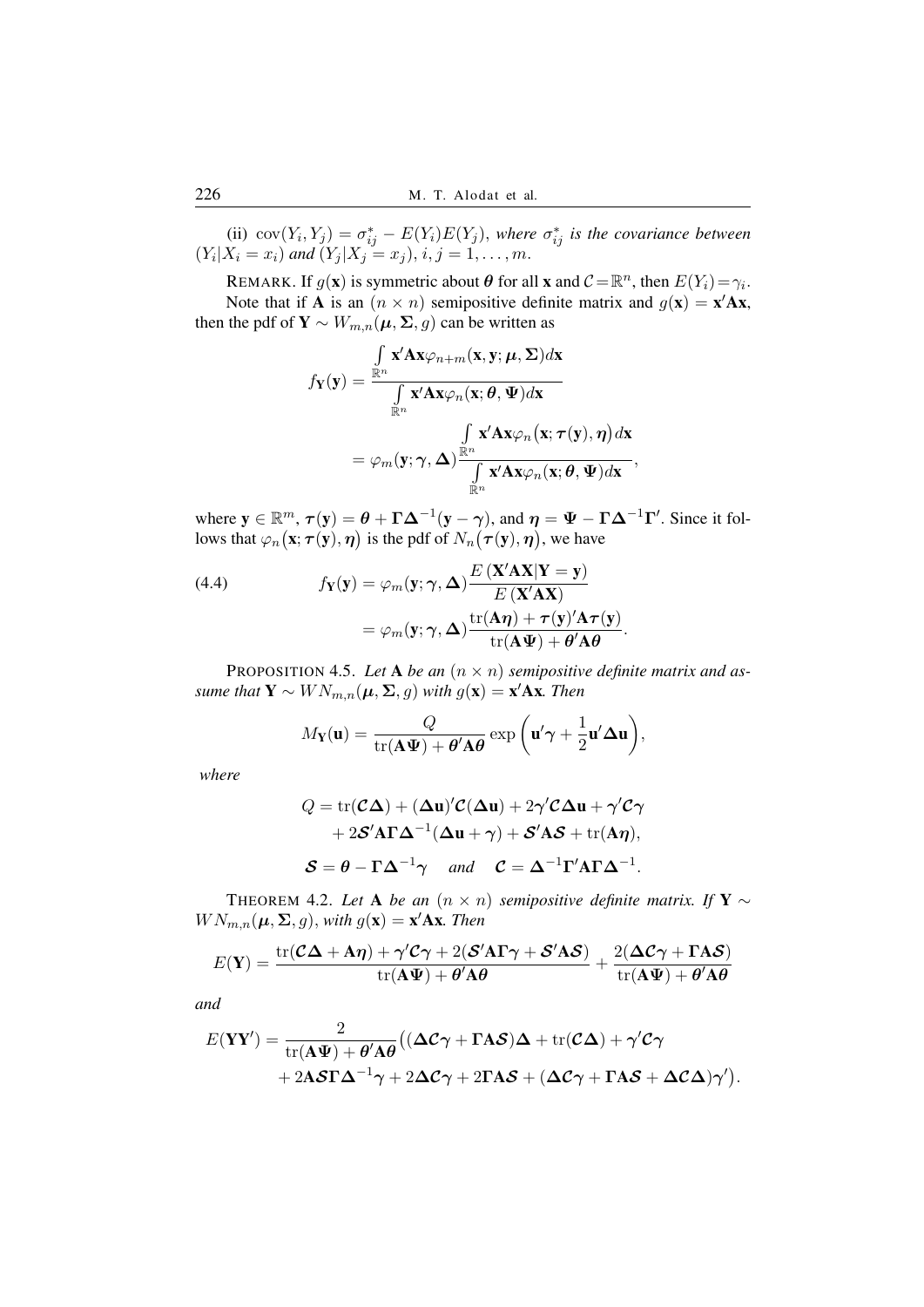THEOREM 4.3. *Let* Y *∼ W Nm,n*(*µ,* **Σ***, g*)*. Then* Y *∼ Nm*(*γ,* **∆**) *if and only*  $if \Gamma = 0.$ 

THEOREM 4.4. Suppose that  $Y_i$ ,  $i = 1, 2, \ldots, r$ , are independent random  $\mathbf{v}$ *ectors such that*  $\mathbf{Y}_i \sim \textit{WN}_{m_i,n_i}(\boldsymbol{\mu}_i,\mathbf{\Sigma}_i,g_i)$ *. Then* 

$$
\mathbf{Y} = (\mathbf{Y}'_1, \dots, \mathbf{Y}'_r)' \sim W N_{m^*, n^*}(\boldsymbol{\mu}^\diamond, \boldsymbol{\Sigma}^\diamond, g^\diamond),
$$

<span id="page-12-1"></span>where  $\mathcal{C}^{\diamond} = \mathcal{C}_1 \times \ldots \times \mathcal{C}_r, g^{\diamond}(\mathbf{x}_1, \ldots, \mathbf{x}_r) = \prod_{i=1}^r g_i(\mathbf{x}_i), \, \boldsymbol{\mu}^{\diamond} = \text{vec}(\boldsymbol{\mu}_1, \ldots, \boldsymbol{\mu}_r),$  $\boldsymbol{\mu}_i = \bigl( \frac{\theta_i}{\gamma_i}$  $(\theta_i, \theta_i)$ ,  $\Sigma^{\diamond} = \bigoplus_{i=1}^r \Sigma_i, \theta^{\diamond} = \text{vec}(\theta_1, \ldots, \theta_r)$ ,  $\Gamma^{\diamond} = \text{vec}(\Gamma_1, \ldots, \Gamma_r)$ ,  $\Psi^{\diamond} = \Pi$  $\bigoplus_{i=1}^r \mathbf{\Psi}_i$ ,  $n^* = \sum_{i=1}^r n_i$ ,  $m^* = \sum_{i=1}^r m_i$ , and the operators  $\oplus$  and  $\text{vec}(\cdot)$  are respectively defined as *respectively defined as*

$$
\mathbf{A} \oplus \mathbf{B} = \begin{pmatrix} \mathbf{A} & \mathbf{0} \\ \mathbf{0} & \mathbf{B} \end{pmatrix} \quad \text{and} \quad \text{vec}(\mathbf{a}, \mathbf{b}) = (\mathbf{a}', \mathbf{b}')'.
$$

<span id="page-12-2"></span>THEOREM 4.5. *If*  $Y_i$ ,  $i = 1, \ldots, r$ , are independent random vectors such that  $\mathbf{Y}_i \sim WN_{m,n_i}(\boldsymbol{\mu}_i, \boldsymbol{\Sigma}_i, g_i)$ , then  $\sum_{i=1}^r \mathbf{Y}_i \sim WN_{m,n^*}(\boldsymbol{\mu}^+, \boldsymbol{\Sigma}^+, g^+)$ , where  $g^+$ :  $\mathbb{R}^{n^*}\to\mathbb{R}^+$  with  $g^+(\mathbf{x}_1,\ldots,\mathbf{x}_r)=\prod_{i=1}^r g(\mathbf{x}_i),\,\boldsymbol{\mu}^+=\big(\boldsymbol{\theta}^{\diamond'},\sum_{i=1}^r\boldsymbol{\gamma}_i'\big)',$  and

$$
\mathbf{\Sigma}^+ = \begin{pmatrix} \mathbf{\Psi}^\diamond & \mathbf{\Gamma}^\diamond \\ \mathbf{\Gamma}^{\diamond\prime} & \sum\limits_{i=1}^r \mathbf{\Delta}_i \end{pmatrix}.
$$

THEOREM 4.6. *A random vector* Y *has an n-dimensional weighted normal distribution if and only if* a *′*Y *has a univariate weighted normal distribution for all non-zero vectors*  $\mathbf{a} \in \mathbb{R}^n$ .

COROLLARY 4.2. Let **Y** and  $\epsilon$  *be independent random vectors such that* **Y**  $\sim$  $WN_{m,n}(\mu, \Sigma, g)$  and  $\epsilon \sim N_m(0, \sigma^2 \mathbf{I}_m)$ . If  $\mathbf{Z} = \mathbf{Y} + \epsilon$ , then  $\mathbf{Z}$  is distributed as  $WN_{m,n}(\mu, \Omega^*, g)$ , where  $\Omega^*$  is the same as  $\Sigma$  except that  $\Delta$  is replaced by  $\Delta$  +  $\sigma^2 \mathbf{I}_m$ .

<span id="page-12-0"></span>Gupta and Huang [18] reported a similar result to Theorem 4.6, discussing the relationship between univariate and multivariate skew-normal distributions. On the other hand, Corollary 4.2 shows that the weighted normal distribution is closed under convolution with the normal distribution.

## 5. CONC[LUD](#page-12-0)ING REMARK AND FUTURE STUDIES

In this paper, a new family of distributions, called the *unified weighted family*, is introduced as an extension to the skew-elliptical family and other families. A rich subfamily of the proposed class, called the *weighted normal* (WN) family, is studied extensively and it showed a high flexibility to obey several nice properties such as closure under conditional distributions, marginal distributions, affine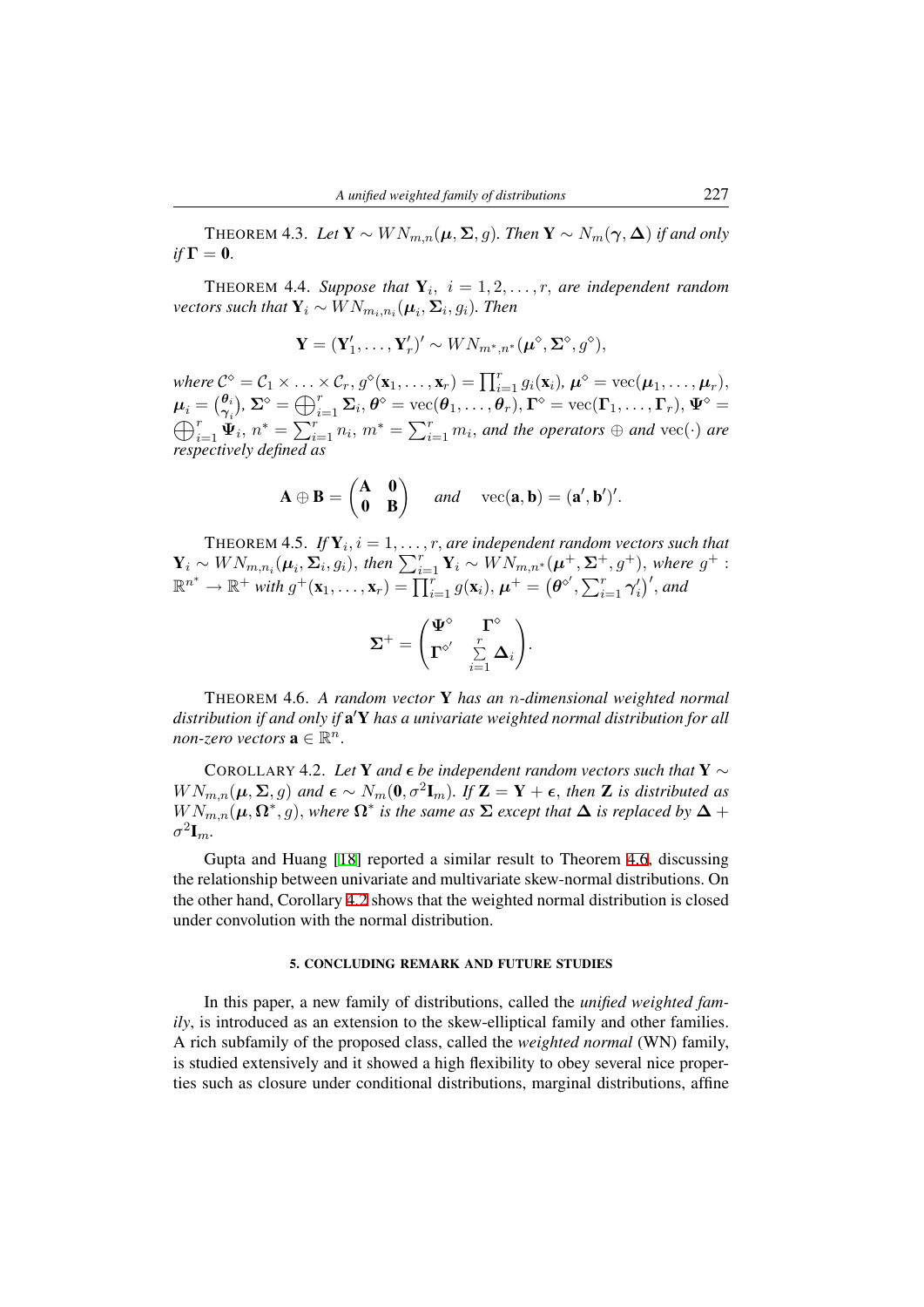transformation as well as closure under convolution with normal variates. Such tractable properties give us a strong motivation to redevelop several statistical techniques under a weighted skew-normal assumption. Although most distributions of the unified weighted family are asymmetric, we showed that, under some conditions, the family includes some symmetric cases. There is much room for future study including:

- 1. Estimating the parameters of the WN distribution.
- 2. Studying the properties of the quadratic form of WN random vector.
- 3. Exploring the role of  $q(\mathbf{x})$  in controlling skewness, kurtosis, and modality.

Acknowledgments. The authors thank two anonymous referees and the editor for their helpful comments that helped them make substantial improvements.

#### 6. APPENDIX

### 6.1. Proof of Theorem 3.1.

(i) Suppose that  $f_{U,V}(u, v)$  is closed under marginal distribution and consider the partition  $\mathbf{v} = \begin{pmatrix} \mathbf{v}_1 \\ \mathbf{v}_2 \end{pmatrix}$  $(v_1, v_2)$ , where  $v_1$  is an *r*-dimensional vector and  $v_2$  is an  $(m - r)$ dimensional vector. Then

$$
h(\mathbf{v}_1, \mathbf{v}_2) = \frac{\int_{\mathcal{C}} g(\mathbf{u}) f_{\mathbf{U},\mathbf{V}}(\mathbf{u}, \mathbf{v}_1, \mathbf{v}_2) d\mathbf{u}}{\int_{\mathcal{C}} g(\mathbf{u}) f_{\mathbf{U}}(\mathbf{u}) d\mathbf{u}}, \quad \mathbf{v} \in \mathbb{R}^m, \mathbf{u} \in \mathbb{R}^n.
$$

Integrating  $v_2$  out gives the following marginal pdf of  $v_1$ :

$$
h_1(\mathbf{v}_1) = \frac{\int_{\mathcal{C}} g(\mathbf{u}) f_{\mathbf{U},\mathbf{V}_1}(\mathbf{u}, \mathbf{v}_1) d\mathbf{u}}{\int_{\mathcal{C}} g(\mathbf{u}) f_{\mathbf{U}}(\mathbf{u}) d\mathbf{u}}, \quad \mathbf{v}_1 \in \mathbb{R}^r.
$$

Since  $f_{\mathbf{U},\mathbf{V}_1}(\mathbf{u}, \mathbf{v}_1)$  has the same form as  $f_{\mathbf{U},\mathbf{V}}(\mathbf{u}, \mathbf{v})$ , it follows that  $h_1(\mathbf{v}_1)$  has the same form as that of  $h(\mathbf{v})$ .

(ii) Suppose  $f_{\mathbf{U},\mathbf{V}}(\mathbf{u}, \mathbf{v})$  and  $f_{\mathbf{U}}(\mathbf{u})$  are closed under conditional distribution. Then

$$
f_{\mathbf{V}_2|\mathbf{V}_1=\mathbf{v}_1}(\mathbf{v}_2)=\frac{f_{\mathbf{V}}(\mathbf{v}_1,\mathbf{v}_2)}{f_{\mathbf{V}_1}(\mathbf{v}_1)}=\frac{\int_{\mathcal{C}} g(\mathbf{u})f_{\mathbf{U},\mathbf{V}}(\mathbf{u},\mathbf{v}_1,\mathbf{v}_2)d\mathbf{u}}{\int_{\mathcal{C}} g(\mathbf{u})f_{\mathbf{U},\mathbf{V}_1}(\mathbf{u},\mathbf{v}_1)d\mathbf{u}},\quad \mathbf{v}_1\in\mathbb{R}^r.
$$

Dividing the numerator and denominator of the last equation by  $f_{V_1}(v_1)$  yields

$$
f_{\mathbf{V}_2|\mathbf{V}_1=\mathbf{v}_1}(\mathbf{v}_2)=\frac{f_{\mathbf{V}}(\mathbf{v}_1,\mathbf{v}_2)}{f_{\mathbf{V}_1}(\mathbf{v}_1)}=\frac{\int_{\mathcal{C}} g(\mathbf{u})f_{\mathbf{U},\mathbf{V}_2|\mathbf{V}_1=\mathbf{v}_1}(\mathbf{u},\mathbf{v}_2|\mathbf{v}_1) d\mathbf{u}}{\int_{\mathcal{C}} g(\mathbf{u})f_{\mathbf{U}|\mathbf{V}_1=\mathbf{v}_1}(\mathbf{u}|\mathbf{v}_1) d\mathbf{u}}.
$$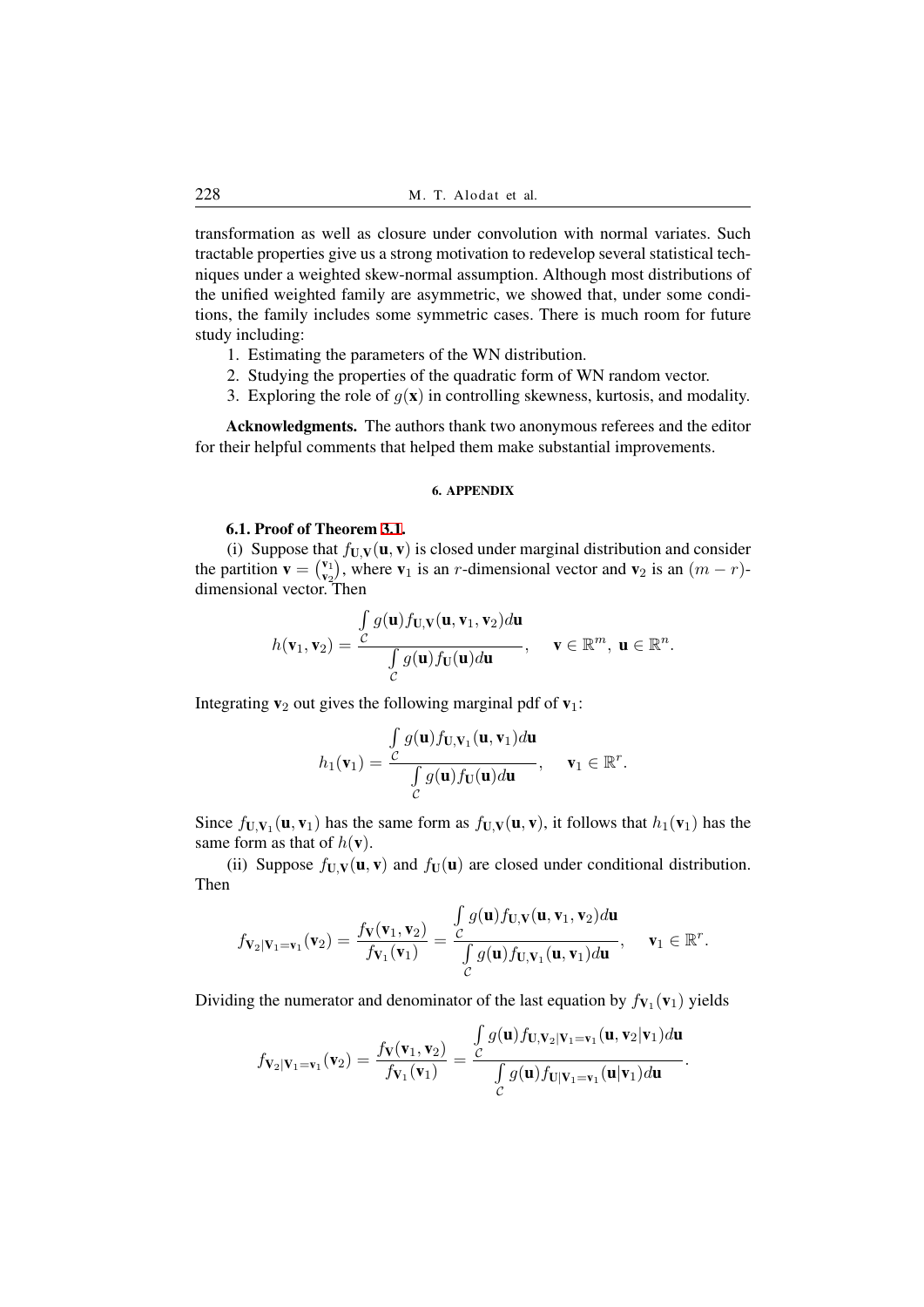Since  $f_{\mathbf{U},\mathbf{V}}(\mathbf{u},\mathbf{v})$  is closed by conditioning, it follows that  $f_{\mathbf{U},\mathbf{V}_2|\mathbf{V}_1=\mathbf{v}_1}(\mathbf{u},\mathbf{v}_2|\mathbf{v}_1)$ and  $f_{\mathbf{U}|\mathbf{V}_1=\mathbf{v}_1}(\mathbf{u}|\mathbf{v}_1)$  have the same forms as  $f_{\mathbf{U},\mathbf{V}}(\mathbf{u},\mathbf{v})$  and  $f_{\mathbf{U}}(\mathbf{u})$ , respectively. Therefore,  $f_{\mathbf{V}_2|\mathbf{V}_1=\mathbf{v}_1}(\mathbf{v}_2)$  has the same form as that of  $h(\mathbf{v})$ .

6.2. Proof of Proposition 4.1. Since the pdf of an *n*-dimensional vector Y *∼*  $WN_{m,n}(\boldsymbol{\mu}, \boldsymbol{\Sigma}, g)$  is given by

$$
f_{\mathbf{Y}}(\mathbf{y}) = \frac{\int_{\mathcal{C}} g(\mathbf{x}) \varphi_{n+m}(\mathbf{x}, \mathbf{y}; \boldsymbol{\mu}, \boldsymbol{\Sigma}) d\mathbf{x}}{\int_{\mathcal{C}} g(\mathbf{x}) \varphi_{n}(\mathbf{x}; \boldsymbol{\theta}, \boldsymbol{\Psi}) d\mathbf{x}}, \quad \mathbf{y} \in \mathbb{R}^{m},
$$

we have

$$
F_{\mathbf{Y}}(\mathbf{y}) = \int\limits_{-\infty}^{y_1} \ldots \int\limits_{-\infty}^{y_m} \frac{\int\limits_{\mathcal{C}} g(\mathbf{x}) \varphi_{n+m}(\mathbf{x}, \mathbf{y}; \boldsymbol{\mu}, \boldsymbol{\Sigma}) d\mathbf{x}}{\int\limits_{\mathcal{C}} g(\mathbf{x}) \varphi_n(\mathbf{x}; \boldsymbol{\theta}, \boldsymbol{\Psi}) d\mathbf{x}} d y_m \ldots d y_1.
$$

 $\text{Writing } \varphi_{n+m}(\mathbf{x},\mathbf{y};\boldsymbol{\mu},\boldsymbol{\Sigma}) = \varphi_{m}\big(\mathbf{y};\boldsymbol{\mu}^{*}(\mathbf{x}),\boldsymbol{\Sigma}^{*}\big)\varphi_{n}(x;\boldsymbol{\theta},\boldsymbol{\Psi}) \text{ and applying Fubini's }$ theorem we get

$$
F_{\mathbf{Y}}(\mathbf{y}) = \frac{\int_{\mathcal{C}} g(\mathbf{x}) \Phi_m(\mathbf{y}; \boldsymbol{\mu}^*(\mathbf{x}), \boldsymbol{\Sigma}^*) \varphi_n(\mathbf{x}; \boldsymbol{\theta}, \boldsymbol{\Psi}) d\mathbf{x}}{\int_{\mathcal{C}} g(\mathbf{x}) \varphi_n(\mathbf{x}; \boldsymbol{\theta}, \boldsymbol{\Psi}) d\mathbf{x}}.
$$

**6.3. Proof of Proposition 4.2.** If  $\mathbf{u} \in \mathbb{R}^m$ , then the mgf of Y is

$$
M_{\mathbf{Y}}(\mathbf{u}) = \frac{\int\limits_{\mathbb{R}^m} \int\limits_{\mathcal{C}} g(\mathbf{x}) \exp(\mathbf{u}'\mathbf{y}) \varphi_{n+m}(\mathbf{x}, \mathbf{y}; \boldsymbol{\mu}, \boldsymbol{\Sigma}) d\mathbf{x} d\mathbf{y}}{\int\limits_{\mathcal{C}} g(\mathbf{x}) \varphi_n(\mathbf{x}; \boldsymbol{\theta}, \boldsymbol{\Psi}) d\mathbf{x}}.
$$

Interchanging the order of integrations and using the equality  $\varphi_{n+m}(\mathbf{x}, \mathbf{y}; \boldsymbol{\mu}, \boldsymbol{\Sigma}) =$  $\varphi_m(\mathbf{y}; \boldsymbol{\mu}^*(\mathbf{x}), \boldsymbol{\Sigma}^*) \varphi_n(x; \boldsymbol{\theta}, \boldsymbol{\Psi})$ , we obtain

$$
M_{\mathbf{Y}}(\mathbf{u}) = \frac{\int_{\mathcal{C}} g(\mathbf{x}) \varphi_n(\mathbf{x}; \boldsymbol{\theta}, \boldsymbol{\Psi}) M_{\mathbf{Y}|\mathbf{x}}(\mathbf{u}) d\mathbf{x}}{\int_{\mathcal{C}} \varphi_n(\mathbf{x}; \boldsymbol{\theta}, \boldsymbol{\Psi}) d\mathbf{x}}.
$$

6.4. Proof of Proposition 4.4. Suppose that  $Y \sim \text{WN}_{m,n}(\mu, \Sigma, g)$  and consider the partition  $\mathbf{Y} = \begin{pmatrix} Y_1 \\ Y_2 \end{pmatrix}$ . Then

(i) We have

$$
f_{\mathbf{Y}}(\mathbf{y}_1, \mathbf{y}_2) = \frac{\int\limits_C g(\mathbf{x})\varphi_{n+k_1+k_2}(\mathbf{x}, \mathbf{y}_1, \mathbf{y}_2; \boldsymbol{\mu}, \boldsymbol{\Sigma})d\mathbf{x}}{\int\limits_C g(\mathbf{x})\varphi_n(\mathbf{x}; \boldsymbol{\theta}, \boldsymbol{\Psi})d\mathbf{x}}, \quad \mathbf{y}_1 \in \mathbb{R}^{k_1}, \mathbf{y}_2 \in \mathbb{R}^{k_2}.
$$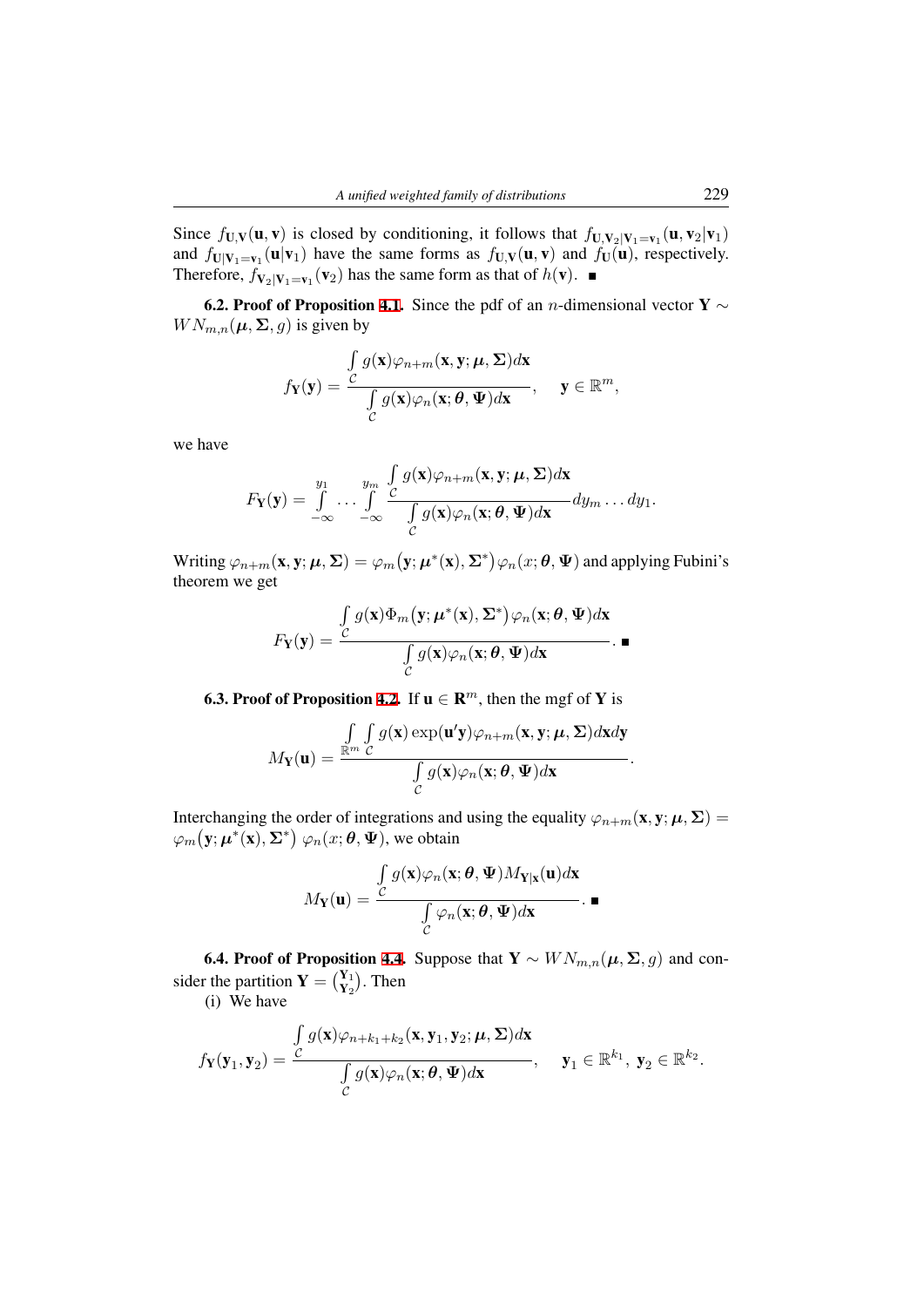Integrating  $Y_2$  out, we get the pdf of  $Y_1$ :

$$
f_{\mathbf{Y}_1}(\mathbf{y}_1) = \frac{\int\limits_C g(\mathbf{x})\varphi_{n+k_1}(\mathbf{x}, \mathbf{y}_1; \tilde{\boldsymbol{\mu}}_1, \tilde{\boldsymbol{\Sigma}}_{11})d\mathbf{x}}{\int\limits_C g(\mathbf{x})\varphi_n(\mathbf{x}; \boldsymbol{\theta}, \boldsymbol{\Psi})d\mathbf{x}}.
$$

Thus  $Y_1$  is distributed as WN, which concludes the closure under marginalization.

(ii) The conditional distribution of  $(Y_2|Y_1 = y_1)$  is obtained as follows:

$$
f_{\mathbf{Y}_2|\mathbf{Y}_1=\mathbf{y}_1}(\mathbf{y}_2) = \frac{\int_{\mathcal{C}} g(\mathbf{x})\varphi_{n+k_1+k_2}(\mathbf{x}, \mathbf{y}_1, \mathbf{y}_2; \boldsymbol{\mu}, \boldsymbol{\Sigma})d\mathbf{x}}{\int_{\mathcal{C}} g(\mathbf{x})\varphi_n(\mathbf{x}; \tilde{\boldsymbol{\mu}}_1, \tilde{\boldsymbol{\Sigma}}_{11})d\mathbf{x}}
$$

*.*

Dividing by  $\varphi_{k_1}(\mathbf{y}_1; \boldsymbol{\mu}_1, \boldsymbol{\Sigma}_{11}),$  we obtain

$$
f_{\mathbf{Y}_2|\mathbf{Y}_1=\mathbf{y}_1}(\mathbf{y}_2) = \frac{\int_{\mathcal{C}} g(\mathbf{x})\varphi_{n+k_2}(\mathbf{x}, \mathbf{y}_2; \tilde{\boldsymbol{\mu}}, \tilde{\boldsymbol{\Sigma}})d\mathbf{x}}{\int_{\mathcal{C}} g(\mathbf{x})\varphi_{n+k_1}(\mathbf{x}, \mathbf{y}_1; \boldsymbol{\theta}^*, \boldsymbol{\Psi}^*)d\mathbf{x}},
$$

where  $\theta^* = \theta + \Gamma_1 \Delta_{11}^{-1} (\mathbf{y}_1 - \gamma_1)$  and  $\Psi^* = \Psi - \Gamma_1 \Delta_{11}^{-1} \Gamma_1'$ .

# 6.5. Proof of Theorem 4.1.

(i) The first moment of  $Y_i$  is obtained by using Proposition 4.2. Indeed, we have

$$
\frac{\partial M_{\mathbf{Y}}(\mathbf{u})}{\partial u_i} = \frac{\partial}{\partial u_i} \frac{\int_{\mathcal{C}} g(\mathbf{x}) \varphi(\mathbf{x}; \boldsymbol{\theta}, \boldsymbol{\Psi}) \exp\left(\sum_{i=1}^m \left(u_i \boldsymbol{\mu}_i^*(\mathbf{x}) + \frac{1}{2} u_i^2 \sigma_{ii}^*\right) + \sum_{i=1}^m \sum_{i=1}^m u_i u_j \sigma_{ij}^*\right) d\mathbf{x}}{\int_{\mathcal{C}} g(\mathbf{x}) \varphi(\mathbf{x}; \boldsymbol{\theta}, \boldsymbol{\Psi}) d\mathbf{x}}
$$

for  $u_i \in \mathbb{R}$ , where  $\sigma_{ij}^*$  is the covariance between  $(Y_i | X_i = x_i)$  and  $(Y_j | X_j = x_j)$ . Interchanging the integral sign and the derivative and setting  $\mathbf{u} = \mathbf{0}$  yields

$$
\frac{\partial M_{\mathbf{Y}}(\mathbf{u})}{\partial u_i}\bigg|_{\mathbf{u}=\mathbf{0}} = \frac{\int_{\mathcal{C}} g(\mathbf{x}) \mu_i^*(\mathbf{x}) \varphi_n(x;\boldsymbol{\theta},\boldsymbol{\Psi}) d\mathbf{x}}{\int_{\mathcal{C}} g(\mathbf{x}) \varphi_n(\mathbf{x};\boldsymbol{\theta},\boldsymbol{\Psi}) d\mathbf{x}},
$$

where  $\mu_i^*(\mathbf{x})$  is the *i*-th entry of the vector  $\mu^*(\mathbf{x})$ .

(ii) Since

$$
E(Y_i Y_j) = \frac{\partial^2 M_{\mathbf{Y}}(\mathbf{u})}{\partial u_i \partial u_j}\bigg|_{\mathbf{u}=\mathbf{0}},
$$

it clear that  $E(Y_i Y_j) = \sigma_{ij}^*$ .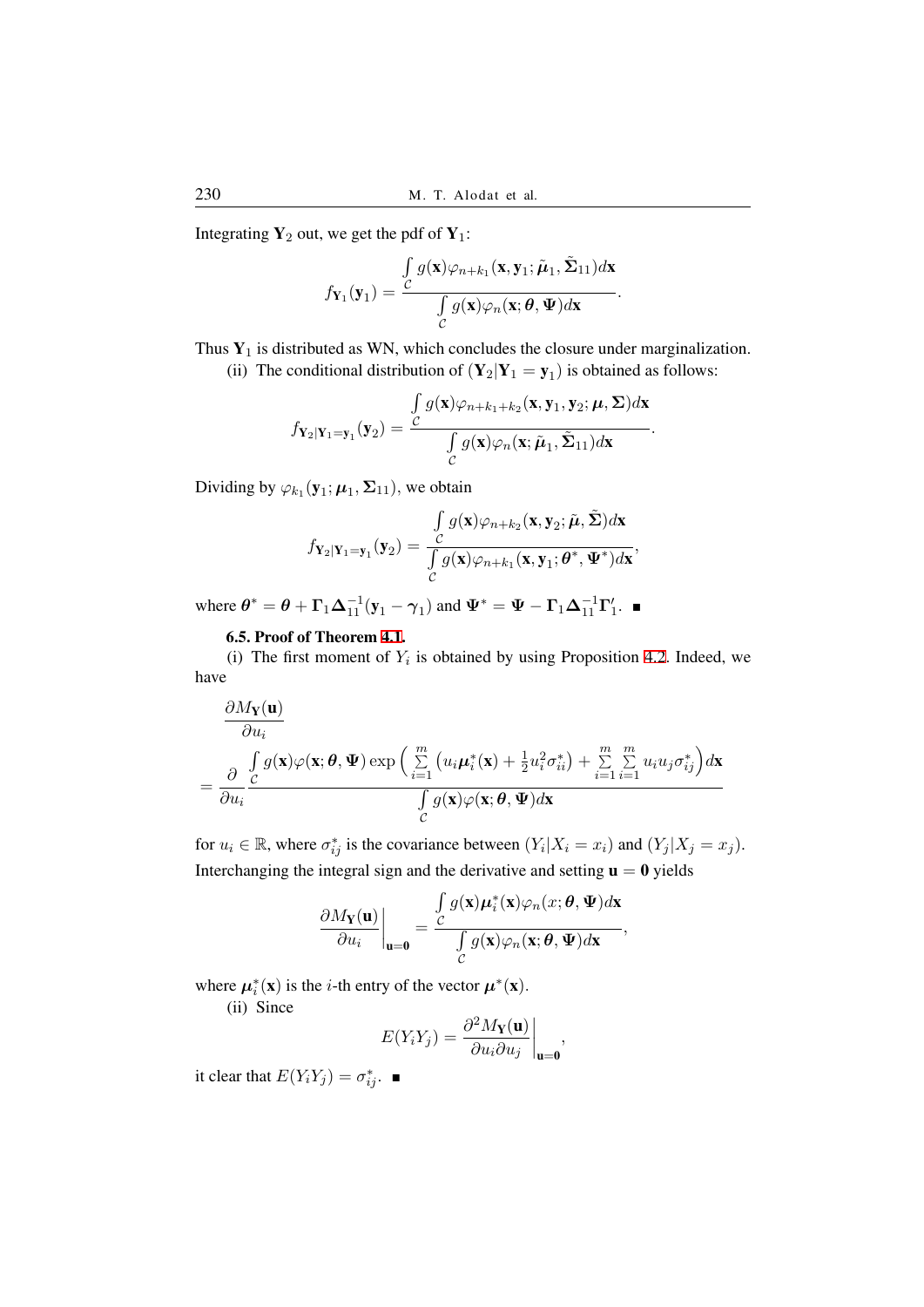6.6. Proof of Proposition 4.5. We know that if  $Y \sim W N_{m,n}(\mu, \Sigma, g)$  with  $g(\mathbf{x}) = \mathbf{x}'\mathbf{A}\mathbf{x}$ , then the mgf of **Y** is

(6.1) 
$$
M_{\mathbf{Y}}(\mathbf{u}) = \frac{\text{tr}(\mathbf{A}\boldsymbol{\eta}) \int_{\mathbb{R}^m} \exp(\mathbf{u}'\mathbf{y}) \varphi_m(\mathbf{y}; \boldsymbol{\gamma}, \boldsymbol{\Delta}) d\mathbf{y}}{\text{tr}(\mathbf{A}\boldsymbol{\Psi}) + \theta' \mathbf{A}\boldsymbol{\theta}} + \frac{\int_{\mathbb{R}^m} \tau(\mathbf{y})' \mathbf{A} \tau(\mathbf{y}) \exp(\mathbf{u}'\mathbf{y}) \varphi_m(\mathbf{y}; \boldsymbol{\gamma}, \boldsymbol{\Delta}) d\mathbf{y}}{\text{tr}(\mathbf{A}\boldsymbol{\Psi}) + \theta' \mathbf{A}\boldsymbol{\theta}}.
$$

<span id="page-16-0"></span>The first term in (6.1) simplifies to

(6.2) 
$$
\frac{\operatorname{tr}(\mathbf{A}\boldsymbol{\eta})\exp\left(\mathbf{u}'\boldsymbol{\gamma}+\frac{1}{2}\mathbf{u}'\boldsymbol{\Delta}\mathbf{u}\right)}{\operatorname{tr}(\mathbf{A}\boldsymbol{\Psi})+\boldsymbol{\theta}'\mathbf{A}\boldsymbol{\theta}}
$$

while the second term in (6.1) takes the form

<span id="page-16-2"></span><span id="page-16-1"></span>(6.3) 
$$
\frac{\mathcal{S}'\mathbf{A}\mathcal{S}}{\mathrm{tr}(\mathbf{A}\Psi) + \theta'\mathbf{A}\theta} \int_{\mathbb{R}^m} \exp(\mathbf{u}'\mathbf{y}) \varphi_m(\mathbf{y}; \gamma, \Delta) d\mathbf{y} + \frac{2\mathcal{S}'\mathbf{A}\Gamma\Delta^{-1}}{\mathrm{tr}(\mathbf{A}\Psi) + \theta'\mathbf{A}\theta} \int_{\mathbb{R}^m} \mathbf{y} \exp(\mathbf{u}'\mathbf{y}) \varphi_m(\mathbf{y}; \gamma, \Delta) d\mathbf{y} + \frac{2\mathcal{S}'\mathbf{A}\Gamma\Delta^{-1}}{\mathrm{tr}(\mathbf{A}\Psi) + \theta'\mathbf{A}\theta} \int_{\mathbb{R}^m} \mathbf{y}' \mathcal{C}\mathbf{y} \exp(\mathbf{u}'\mathbf{y}) \varphi_m(\mathbf{y}; \gamma, \Delta) d\mathbf{y},
$$

where  $S = \theta - \Gamma \Delta^{-1} \gamma$  and  $C = \Delta^{-1} \Gamma' A \Gamma \Delta^{-1}$ . The first term in (6.3) becomes

*.*

(6.4) 
$$
\frac{\mathbf{S}'\mathbf{A}\mathbf{S}\exp\left(\mathbf{u}'\boldsymbol{\gamma}+\frac{1}{2}\mathbf{u}'\boldsymbol{\Delta}\mathbf{u}\right)}{\mathrm{tr}(\mathbf{A}\boldsymbol{\Psi})+\boldsymbol{\theta}'\mathbf{A}\boldsymbol{\theta}}
$$

Now, define  $\mathbf{Z} = \mathbf{Y} - \boldsymbol{\gamma}$ , where  $\mathbf{Y} \sim N_m(\boldsymbol{\gamma}, \boldsymbol{\Delta})$ . Then

$$
\frac{2\mathcal{S}'A\Gamma\Delta^{-1}}{\mathrm{tr}(A\Psi) + \theta' A\theta} \int_{\mathbf{R}^m} \exp(\mathbf{u}'\mathbf{y}) \varphi_m(\mathbf{y}; \gamma, \Delta) d\mathbf{y}
$$
  
= 
$$
\frac{2\mathcal{S}A\Gamma\Delta^{-1} \exp(\mathbf{u}'\gamma + \frac{1}{2}\mathbf{u}'\Delta\mathbf{u})}{\mathrm{tr}(A\Psi) + \theta' A\theta} E(\mathbf{W} + \gamma),
$$

where  $W \sim N_m(\Delta \mathbf{u}, \Delta)$ . Using the multivariate normal properties, we get

(6.5) 
$$
\frac{2\mathcal{S}'\mathbf{A}\mathbf{\Gamma}\mathbf{\Delta}^{-1}}{\text{tr}(\mathbf{A}\mathbf{\Psi}) + \theta'\mathbf{A}\theta} \int_{\mathbb{R}^m} \mathbf{y} \exp(\mathbf{u}'\mathbf{y}) \varphi_m(\mathbf{y}; \boldsymbol{\gamma}, \boldsymbol{\Delta}) d\mathbf{y} \n= \frac{2\mathcal{S}'\mathbf{A}\mathbf{\Gamma}\mathbf{\Delta}^{-1}}{\text{tr}(\mathbf{A}\mathbf{\Psi}) + \theta'\mathbf{A}\theta} (\mathbf{\Delta}\mathbf{u} + \boldsymbol{\gamma}) \exp(\mathbf{u}'\boldsymbol{\gamma} + \frac{1}{2}\mathbf{u}'\mathbf{\Delta}\mathbf{u}).
$$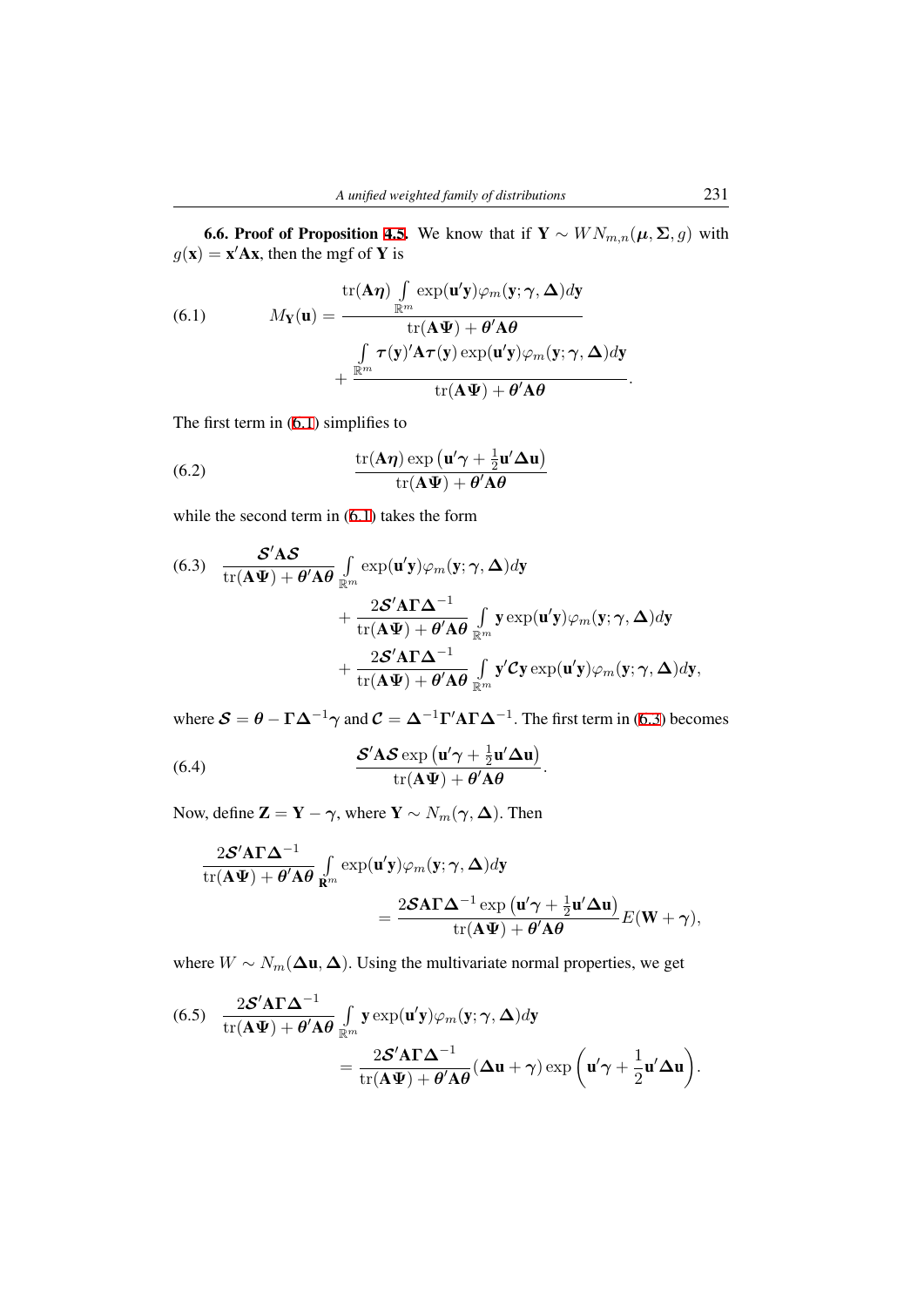The last term in (6.3) takes the form

(6.6) 
$$
\frac{\int_{\mathbb{R}^m} \mathbf{y}' \mathcal{C} \mathbf{y} \exp(\mathbf{u}' \mathbf{y}) \varphi_m(\mathbf{y}; \gamma, \Delta) d\mathbf{y}}{\text{tr}(\mathbf{A} \Psi) + \theta' \mathbf{A} \theta}
$$

$$
= \frac{\exp(\mathbf{u}' \gamma + \frac{1}{2} \mathbf{u}' \Delta \mathbf{u})}{\text{tr}(\mathbf{A} \Psi) + \theta' \mathbf{A} \theta} (\text{tr}(\mathcal{C} \Delta) + (\Delta \mathbf{u})' \mathcal{C}(\Delta \mathbf{u}) + 2\gamma' \mathcal{C} \Delta \mathbf{u} + \gamma' \mathcal{C} \gamma).
$$

<span id="page-17-0"></span>Finally, by  $(6.2)$ – $(6.6)$  we complete the proof of the theorem.

**6.7. Proof of Theorem 4.3.** Given  $\Gamma = 0$ , it follows that for  $y \in \mathbb{R}^m$  we have  $\varphi_{n+m}(\mathbf{x}, \mathbf{y}; \boldsymbol{\mu}, \boldsymbol{\Sigma}) = \varphi_n(\mathbf{x}; \boldsymbol{\theta}, \boldsymbol{\Psi}) \varphi_m(\mathbf{y}; \boldsymbol{\gamma}, \boldsymbol{\Delta}).$  Hence  $f_{\mathbf{Y}}(\mathbf{y}) = \varphi_m(\mathbf{y}; \boldsymbol{\gamma}, \boldsymbol{\Delta}).$  Conversely, giv[en](#page-16-2)  $\mathbf{Y} \sim N_m(\gamma, \Delta)$  $\mathbf{Y} \sim N_m(\gamma, \Delta)$  $\mathbf{Y} \sim N_m(\gamma, \Delta)$ , we have

$$
f_{\mathbf{Y}}(\mathbf{y}) = \varphi_m(\mathbf{y}; \gamma, \Delta) \frac{\int_{C} g(\mathbf{x}) \varphi(\mathbf{x}; \tau(\mathbf{y}), \eta) d\mathbf{x}}{\int_{C} g(\mathbf{x}) \varphi(\mathbf{x}; \theta, \Psi) d\mathbf{x}}.
$$

Hence,

$$
f_{\mathbf{Y}}(\mathbf{y}) = \varphi_m(\mathbf{y}; \boldsymbol{\gamma}, \boldsymbol{\Delta}) \frac{\int_{\mathcal{C}} g(\mathbf{x}) \exp\big(-\frac{1}{2}(\mathbf{x} - \boldsymbol{\tau}(\mathbf{y}))' \boldsymbol{\eta}^{-1}(\mathbf{x} - \boldsymbol{\tau}(\mathbf{y}))\big) d\mathbf{x}}{(2\pi)^{n/2} |\boldsymbol{\eta}|^{1/2} \int_{\mathcal{C}} g(\mathbf{x}) \varphi_n(\mathbf{x}; \boldsymbol{\theta}, \boldsymbol{\Psi}) d\mathbf{x}},
$$

where  $\bm{\tau}(\mathbf{y}) = \bm{\theta} + \bm{\Gamma}' \bm{\Delta}^{-1} (\mathbf{y} - \bm{\gamma})$  and  $\bm{\eta} = \bm{\Psi} - \bm{\Gamma} \bm{\Delta}^{-1} \bm{\Gamma}'$ . Integrating with respect to y over the space  $\mathcal{R}^m$  yields

$$
E\left(\frac{\int_{\mathcal{C}} g(\mathbf{x}) \exp\left(-\frac{1}{2}(\mathbf{x}-\boldsymbol{\tau}(\mathbf{y}))'\boldsymbol{\eta}^{-1}(\mathbf{x}-\boldsymbol{\tau}(\mathbf{y}))\right)d\mathbf{x}}{(2\pi)^{n/2}|\boldsymbol{\eta}|^{1/2}\int_{\mathcal{C}} g(\mathbf{x})\varphi_n(\mathbf{x};\boldsymbol{\theta},\boldsymbol{\Psi})d\mathbf{x}}\right)=1,
$$

since the last equality is true for every  $\mathbf{x} \in \mathbb{R}^n$ . Then  $\mathbf{\Gamma} = \mathbf{0}$ .

**6.8. Proof of Theorem 4.4.** The joint pdf of  $Y_1, \ldots, Y_r$  is given by

$$
f(\mathbf{y}_1,\ldots,\mathbf{y}_r)=\frac{\prod_{i=1}^r\int\limits_{\mathcal{C}_i}g_i(\mathbf{x}_i)\varphi_{n_i+m_i}(\mathbf{x}_i,\mathbf{y}_i;\boldsymbol{\mu}_i,\boldsymbol{\Sigma}_i)d\mathbf{x}_i}{\prod_{i=1}^r\int\limits_{\mathcal{C}_i}g_i(\mathbf{x}_i)\varphi_{n_i}(\mathbf{x}_i;\boldsymbol{\theta}_i,\boldsymbol{\Psi}_i)d\mathbf{x}_i},
$$

where

$$
\boldsymbol{\mu}_i = \begin{pmatrix} \boldsymbol{\theta}_i \\ \boldsymbol{\gamma}_i \end{pmatrix} \quad \text{ and } \quad \boldsymbol{\Sigma}_i = \begin{pmatrix} \boldsymbol{\Psi}_i & \boldsymbol{\Gamma}_i \\ \boldsymbol{\Gamma}'_i & \boldsymbol{\Delta}_i \end{pmatrix},
$$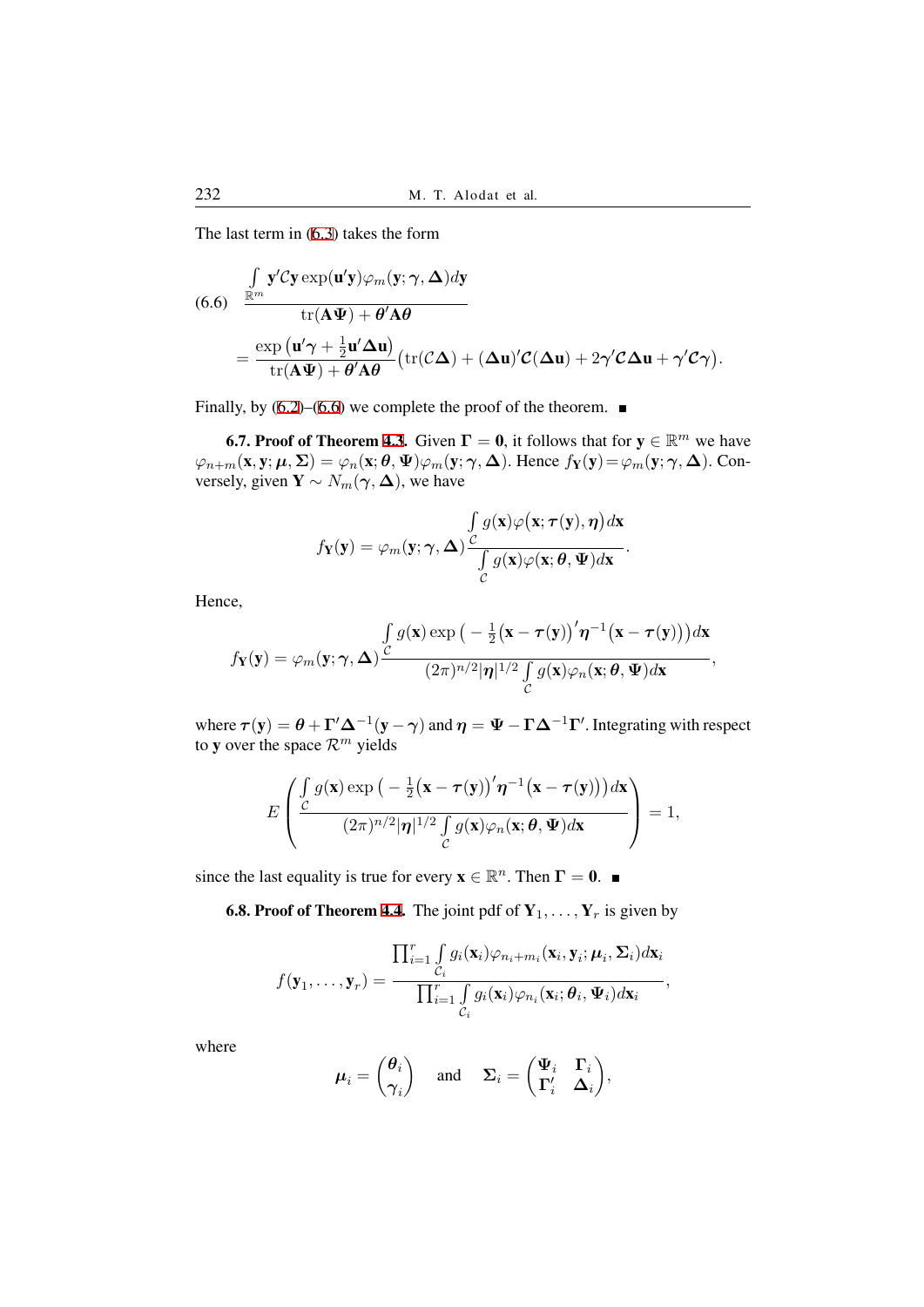and 
$$
g^*(\mathbf{x}_1,\dots,\mathbf{x}_r) = \prod_{i=1}^r g_i(\mathbf{x}_i)
$$
. Now  
\n
$$
\prod_{i=1}^r \varphi_{n_i+m_i}(\mathbf{z}_i; \boldsymbol{\mu}_i, \boldsymbol{\Sigma}_i)
$$
\n
$$
= (2\pi)^{-\frac{1}{2}(n^*+m^*)} \prod_{i=1}^r |\boldsymbol{\Sigma}_i|^{-1/2} \exp\left(-\frac{1}{2} \sum_{i=1}^r (\mathbf{z}_i - \boldsymbol{\mu}_i) \boldsymbol{\Sigma}_i^{-1} (\mathbf{z}_i - \boldsymbol{\mu}_i)\right)
$$
\n
$$
= (2\pi)^{-\frac{1}{2}(n^*+m^*)} |\boldsymbol{\Sigma}^{\circ}|^{-1/2} \exp\left(-\frac{1}{2} (\mathbf{z} - \boldsymbol{\mu}^{\circ})(\boldsymbol{\Sigma}^{\circ})^{-1} (\mathbf{z} - \boldsymbol{\mu}^{\circ})\right),
$$

where

$$
\mathbf{z}_i = \begin{pmatrix} \mathbf{x}_i \\ \mathbf{y}_i \end{pmatrix}, \quad n^* = \sum_{i=1}^r n_i, \quad m^* = \sum_{i=1}^r m_i,
$$

and  $\mathbf{z} = \text{vec}(\mathbf{z}_1, \dots, \mathbf{z}_r), \mu^{\diamond} = \text{vec}(\mu_1, \dots, \mu_r), \Sigma^{\diamond} = \bigoplus_{i=1}^r \Sigma_i$ . Similarly,

$$
\prod_{i=1}^r \varphi_{n_i}(\mathbf{x}_i; \boldsymbol{\theta}_i, \boldsymbol{\Psi}_i)
$$
\n
$$
= (2\pi)^{-\frac{1}{2}(n^*)} \prod_{i=1}^r |\boldsymbol{\Psi}_i|^{-1/2} \exp\bigg(-\frac{1}{2} \sum_{i=1}^r (\mathbf{x}_i - \boldsymbol{\theta}_i) \boldsymbol{\Psi}_i^{-1} (\mathbf{x}_i - \boldsymbol{\theta}_i)\bigg)
$$
\n
$$
= (2\pi)^{-\frac{1}{2}(n^*)} |\boldsymbol{\Psi}^{\diamond}|^{-1/2} \exp\bigg(-\frac{1}{2} (\mathbf{x}^{\diamond} - \boldsymbol{\theta}^{\diamond})(\boldsymbol{\Psi}^{\diamond})^{-1} (\mathbf{x}^{\diamond} - \boldsymbol{\theta}^{\diamond})\bigg),
$$

where  $\mathbf{x}^{\diamond} = \text{vec}(\mathbf{x}_1, \dots, \mathbf{x}_r)$ ,  $\boldsymbol{\theta}^{\diamond} = \text{vec}(\boldsymbol{\theta}_1, \dots, \boldsymbol{\theta}_r)$ , and  $\boldsymbol{\Psi}^{\diamond} = \bigoplus_{i=1}^r \boldsymbol{\Psi}_i$ . Finally, we get the ndf we get the pdf

$$
f(\mathbf{y}_1,\ldots,\mathbf{y}_r)=\frac{\int\limits_{\mathcal{C}_1\times\ldots\times\mathcal{C}_r}g^*(\mathbf{x}^\diamond)\varphi_{n^*+m^*}(\mathbf{x}^\diamond,\mathbf{y}^\diamond;\boldsymbol{\mu}^\diamond,\boldsymbol{\Sigma}^\diamond)d\mathbf{x}^\diamond}{\int\limits_{\mathcal{C}_1\times\ldots\times\mathcal{C}_r}g^*(\mathbf{x}^\diamond)\varphi_{n^*}(\mathbf{x}^\diamond;\boldsymbol{\theta}^\diamond,\boldsymbol{\Psi}^\diamond)d\mathbf{x}^\diamond},\quad \mathbf{y}^\diamond\in\mathbb{R}^{n^*+m^*},
$$

which completes the proof.  $\blacksquare$ 

**6.9. Proof of Theorem 4.5.** Under the notation:  $X^{\diamond} = \text{vec}(\mathbf{X}_1, \dots, \mathbf{X}_r)$ ,  $Y^{\diamond} = \mathbf{X}$  $\text{vec}(\mathbf{Y}_1,\ldots,\mathbf{Y}_r), \boldsymbol{\theta}^{\diamond} = \text{vec}(\boldsymbol{\theta}_1,\ldots,\boldsymbol{\theta}_r), \boldsymbol{\gamma}^{\diamond} = \text{vec}(\boldsymbol{\gamma}_1,\ldots,\boldsymbol{\gamma}_r), \boldsymbol{\Psi}^{\diamond} = \bigoplus_{i=1}^r \boldsymbol{\Psi}_i, \ \boldsymbol{\Gamma}^{\diamond} = \text{vec}(\boldsymbol{\Gamma}_1,\ldots,\boldsymbol{\Gamma}_r), \ \boldsymbol{\Lambda}^* = \nabla^r \boldsymbol{\Lambda} \cdot \boldsymbol{\gamma}^* = \nabla^r \boldsymbol{\gamma} \cdot \boldsymbol{\Gamma}^* = \bigoplus_{i=1$  $\Gamma^{\diamond} = \text{vec}(\Gamma_1, \ldots, \Gamma_r), \ \Delta^* = \sum_{i=1}^r \Delta_i, \ \gamma^* = \sum_{i=1}^r \gamma_i, \ \Gamma^* = \bigoplus_{i=1}^r \gamma_i, \ n$ ∑ *∗* = *r*<sub>*i*=1</sub> *n<sub>i</sub>*, and  $\Delta^{\circ} = \bigoplus_{i=1}^{r} \Delta_i$ , we have

$$
\begin{pmatrix} \mathbf{X}^{\diamond} \\ \mathbf{Y}^{\diamond} \end{pmatrix} \sim N_{n^*,m^*} \left( \begin{pmatrix} \boldsymbol{\theta}^{\diamond} \\ \boldsymbol{\gamma}^{\diamond} \end{pmatrix}, \begin{pmatrix} \boldsymbol{\Psi}^{\diamond} & \boldsymbol{\Gamma}^* \\ (\boldsymbol{\Gamma}^*)' & \boldsymbol{\Delta}^{\diamond} \end{pmatrix} \right).
$$

This implies that

(6.7) 
$$
\begin{pmatrix} \mathbf{X}^{\diamond} \\ \sum\limits_{i=1}^{r} \mathbf{Y}_{i} \end{pmatrix} \sim N_{n^{*}+m^{*}} \left( \begin{pmatrix} \boldsymbol{\theta}^{\diamond} \\ \boldsymbol{\gamma}^{*} \end{pmatrix}, \begin{pmatrix} \boldsymbol{\Psi}^{\diamond} & \boldsymbol{\Gamma}^{\diamond} \\ (\boldsymbol{\Gamma}^{\diamond})' & \boldsymbol{\Delta}^{*} \end{pmatrix} \right).
$$

From (6.7) we conclude that  $\sum_{i=1}^{r} \mathbf{Y}_i \sim \text{W} \text{N}_{m,n^*}(\boldsymbol{\mu}^+, \boldsymbol{\Sigma}^+, g^+)$ , which means that the weighted normal distribution is closed under convolution.  $\blacksquare$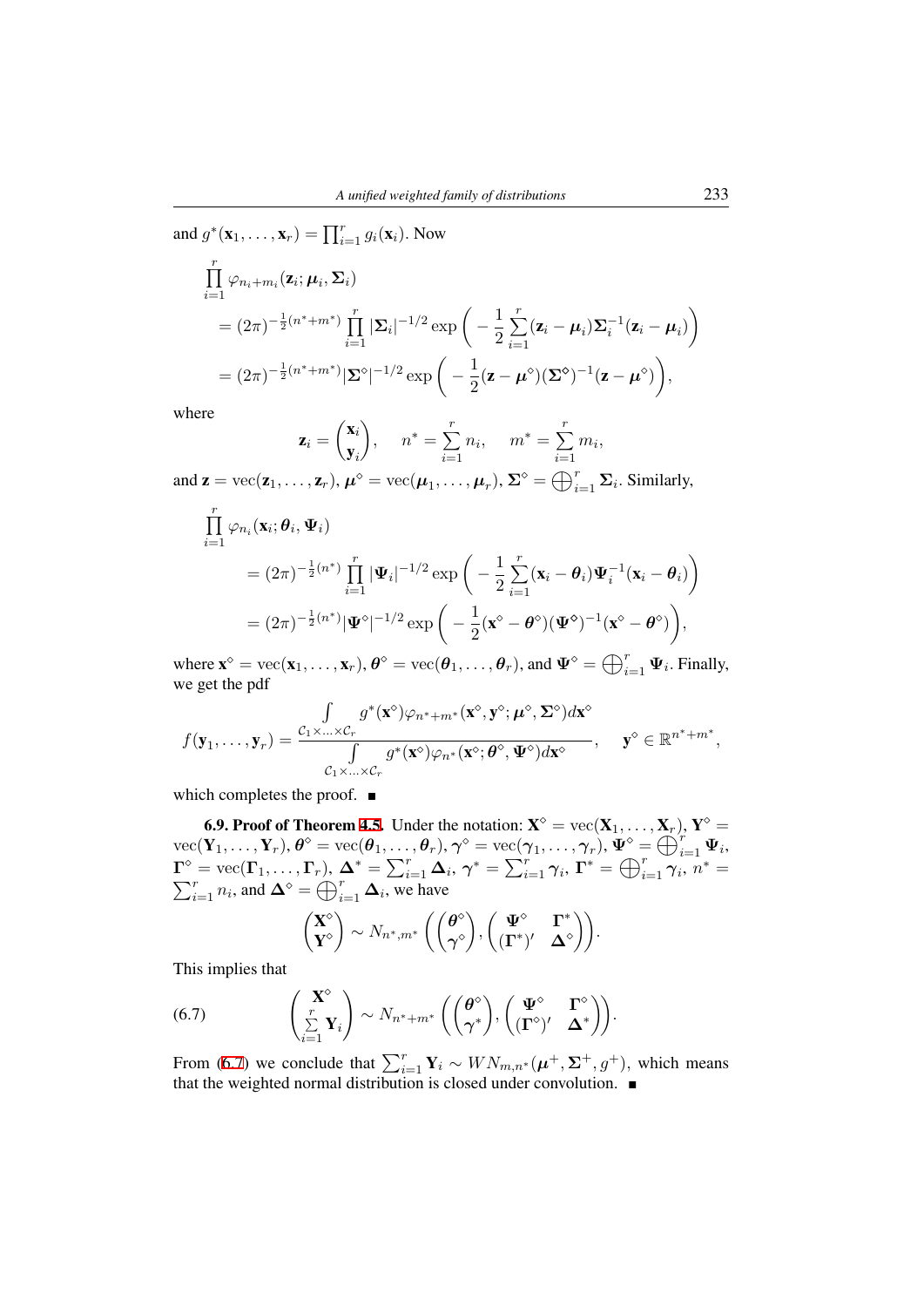**6.10. Proof of Theorem 4.6.** If  $T = \mathbf{a}'\mathbf{Y}$  and  $\tilde{\mathbf{a}}' = (\mathbf{0}'_{n \times 1}, \mathbf{a}')$ , then

 $T \sim WN_{1,n}(\tilde{\mathbf{a}}'\boldsymbol{\mu}, \tilde{\mathbf{a}}'\boldsymbol{\Sigma}^*\tilde{\mathbf{a}}, g)$ 

and the mgf of *T* is

$$
M_T(u) = \frac{\int_{\mathcal{C}} g(\mathbf{x}) \varphi_n(\mathbf{x}; \boldsymbol{\theta}, \boldsymbol{\Psi}) \exp(u\mathbf{a}' \boldsymbol{\mu}^*(\mathbf{x}) + \frac{1}{2} u^2 \mathbf{a}' \boldsymbol{\Sigma}^* \mathbf{a}) d\mathbf{x}}{\int_{\mathcal{C}} g(\mathbf{x}) \varphi_n(\mathbf{x}; \boldsymbol{\theta}, \boldsymbol{\Psi}) d\mathbf{x}}, \quad u \in \mathbb{R}.
$$

Setting  $u = 1$ , we have, for every **a** and for  $u \in \mathbb{R}$ ,

$$
E\left(\exp(\mathbf{a}'\mathbf{Y})\right) = \frac{\int_{C} g(\mathbf{x})\varphi_n(\mathbf{x}; \boldsymbol{\theta}, \boldsymbol{\Psi}) \exp(\mathbf{a}'\boldsymbol{\mu}^*(\mathbf{x}) + \frac{1}{2}\mathbf{a}'\boldsymbol{\Sigma}^*\mathbf{a}) d\mathbf{x}}{\int_{C} g(\mathbf{x})\varphi_n(\mathbf{x}; \boldsymbol{\theta}, \boldsymbol{\Psi}) d\mathbf{x}} = M_{\mathbf{Y}}(\mathbf{a}),
$$

which is the mgf of  $WN_{m,n}(\mu, \Sigma, g)$ . Conversely, if  $\mathbf{Y} \sim WN_{m,n}(\mu, \Sigma, g)$ , then *using* **Corollary 4.1 we conclude that**  $\mathbf{a}'\mathbf{Y} \sim WN_{1,n}(\tilde{\mathbf{a}}'\boldsymbol{\mu}, \tilde{\mathbf{a}}'\boldsymbol{\Sigma}\tilde{\mathbf{a}}, g)$ **. ■** 

## **REFERENCES**

- [1] R. J. Adler, *[The](#page-10-2) Geometry of Random Field*, Wiley, New York 1981.
- [2] T. T. Alodat, *A generalized multivariate skew-normal distribution with application to spatial and regression predictions*, M.Sc. Thesis, Department of Statistics, Yarmouk University, Jordan, 2009.
- [3] R. B. Arellano-Valle and A. Azzalini, *On the unification of families of skew-normal distributions*, Scand. J. Statist. 33 (2006), pp. 561–574.
- <span id="page-19-5"></span>[4] R. B. Arellano-Valle, M. D. Branco, and M. G. Genton, *A unified view on skewed distributions arising from selection*, Canad. J. Statist. 34 (4) (2006), pp. 581–601.
- <span id="page-19-7"></span>[5] R. B. Arellano-Valle and M. G. Genton, *On fundamental skew distributions*, J. Multivariate Anal. 96 (2005), pp. 93–116.
- <span id="page-19-1"></span>[6] R. B. Arellano-Valle and M. G. Genton, An invariance property of quadratic forms *in random vectors with a selection distribution, with application to sample variogram and covariogram estimators*, Ann. Inst. Statist. Math. 62 (2010), pp. 363–381.
- <span id="page-19-8"></span>[7] R. B. Arellano-Valle and M. G. Genton, *Multivariate unified skew-elliptical distributions*, Chil. J. Stat. 1 (1) (2010), pp. 17–33.
- <span id="page-19-9"></span>[8] B. C. Arnold and R. J. Beaver, *Hidden truncation models*, Sankhya A 62 (2000), pp. 22–35.
- <span id="page-19-2"></span>[9] A. Azzali ni, *A class of distributions which includes the normal ones*, Scand. J. Statist. 12 (1985), pp. 171–178.
- [10] A. Azzali ni, *The skew-normal distribution and related multivariate families*, Scand. J. Statist. 32 (2005), pp. 159–188.
- <span id="page-19-0"></span>[11] A. Azzalini and A. Capitanio, *Statistical applications of the multivariate skew-normal distribution*, J. R. Stat. Soc. Ser. B 61 (3) (1999), pp. 579–602.
- <span id="page-19-6"></span>[12] A. Azzalini and A. Capitanio, *Distributions generated by perturbation of symmetry with emphasis on a multivariate skew t distribution*, J. R. Stat. Soc. Ser. B 65 (2) (2003), pp. 367– 389.
- <span id="page-19-4"></span><span id="page-19-3"></span>[13] A. Azzali ni and A. Dalla Valle, *The multivariate skew-normal distribution*, Biometrika 38 (1996), pp. 715–726.